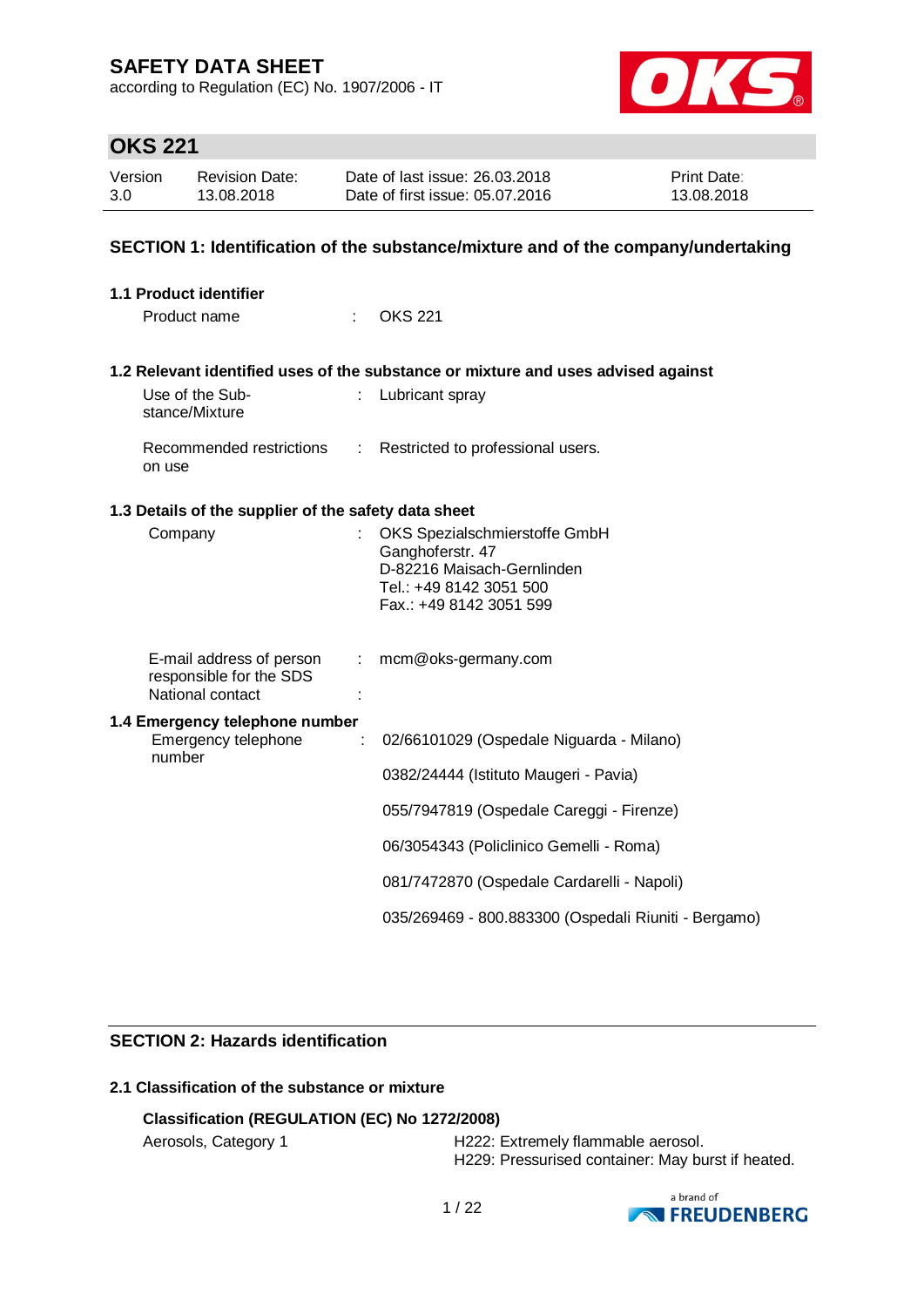according to Regulation (EC) No. 1907/2006 - IT



| <b>OKS 221</b>                                                                               |                   |                                          |             |                                                                   |                                                           |                                                                                                                                                                                    |                              |
|----------------------------------------------------------------------------------------------|-------------------|------------------------------------------|-------------|-------------------------------------------------------------------|-----------------------------------------------------------|------------------------------------------------------------------------------------------------------------------------------------------------------------------------------------|------------------------------|
| Version<br>3.0                                                                               |                   | <b>Revision Date:</b><br>13.08.2018      |             | Date of last issue: 26.03.2018<br>Date of first issue: 05.07.2016 |                                                           |                                                                                                                                                                                    | Print Date:<br>13.08.2018    |
|                                                                                              |                   |                                          |             |                                                                   |                                                           |                                                                                                                                                                                    |                              |
|                                                                                              |                   | Serious eye damage, Category 1           |             |                                                                   |                                                           | H318: Causes serious eye damage.                                                                                                                                                   |                              |
| Specific target organ toxicity - single ex-<br>posure, Category 3, Central nervous<br>system |                   |                                          |             | H336: May cause drowsiness or dizziness.                          |                                                           |                                                                                                                                                                                    |                              |
|                                                                                              |                   | <b>Aspiration hazard, Category 1</b>     |             | H304 May be fatal if swallowed and enters air-<br>ways.           |                                                           |                                                                                                                                                                                    |                              |
|                                                                                              |                   | Chronic aquatic toxicity, Category 2     |             |                                                                   |                                                           | H411: Toxic to aquatic life with long lasting effects.                                                                                                                             |                              |
|                                                                                              |                   | 2.2 Label elements                       |             |                                                                   |                                                           |                                                                                                                                                                                    |                              |
|                                                                                              |                   | Labelling (REGULATION (EC) No 1272/2008) |             |                                                                   |                                                           |                                                                                                                                                                                    |                              |
|                                                                                              |                   | Hazard pictograms                        |             |                                                                   |                                                           |                                                                                                                                                                                    |                              |
|                                                                                              | Signal word       |                                          |             | Danger                                                            |                                                           |                                                                                                                                                                                    |                              |
|                                                                                              |                   | <b>Hazard statements</b>                 |             | H <sub>222</sub><br>H <sub>229</sub><br>H304                      |                                                           | Extremely flammable aerosol.<br>Pressurised container: May burst if heated.<br>May be fatal if swallowed and enters air-<br>ways.                                                  |                              |
|                                                                                              |                   |                                          |             | H318<br>H336<br>H411                                              |                                                           | Causes serious eye damage.<br>May cause drowsiness or dizziness.<br>Toxic to aquatic life with long lasting effects.                                                               |                              |
|                                                                                              | <b>Statements</b> | Supplemental Hazard                      |             | <b>EUH066</b>                                                     |                                                           | Repeated exposure may cause skin dry-<br>ness or cracking.                                                                                                                         |                              |
|                                                                                              |                   | Precautionary statements                 |             | <b>Prevention:</b>                                                |                                                           |                                                                                                                                                                                    |                              |
|                                                                                              |                   |                                          |             | P210                                                              |                                                           | Keep away from heat, hot surfaces, sparks,<br>open flames and other ignition sources. No<br>smoking.                                                                               |                              |
|                                                                                              |                   |                                          |             | P211                                                              |                                                           | Do not spray on an open flame or other<br>ignition source.                                                                                                                         |                              |
|                                                                                              |                   |                                          |             | P251<br>P273<br>P280                                              |                                                           | Do not pierce or burn, even after use.<br>Avoid release to the environment.<br>Wear eye protection/ face protection.                                                               |                              |
|                                                                                              |                   |                                          |             | <b>Response:</b>                                                  |                                                           |                                                                                                                                                                                    |                              |
|                                                                                              |                   |                                          | P301 + P310 |                                                                   | IF SWALLOWED: Immediately call a<br>POISON CENTER/doctor. |                                                                                                                                                                                    |                              |
|                                                                                              |                   |                                          |             |                                                                   |                                                           | P305 + P351 + P338 + P310<br>with water for several minutes. Remove<br>contact lenses, if present and easy to do.<br>Continue rinsing. Immediately call a<br>POISON CENTER/doctor. | IF IN EYES: Rinse cautiously |
|                                                                                              |                   |                                          |             | P331                                                              |                                                           | Do NOT induce vomiting.                                                                                                                                                            |                              |

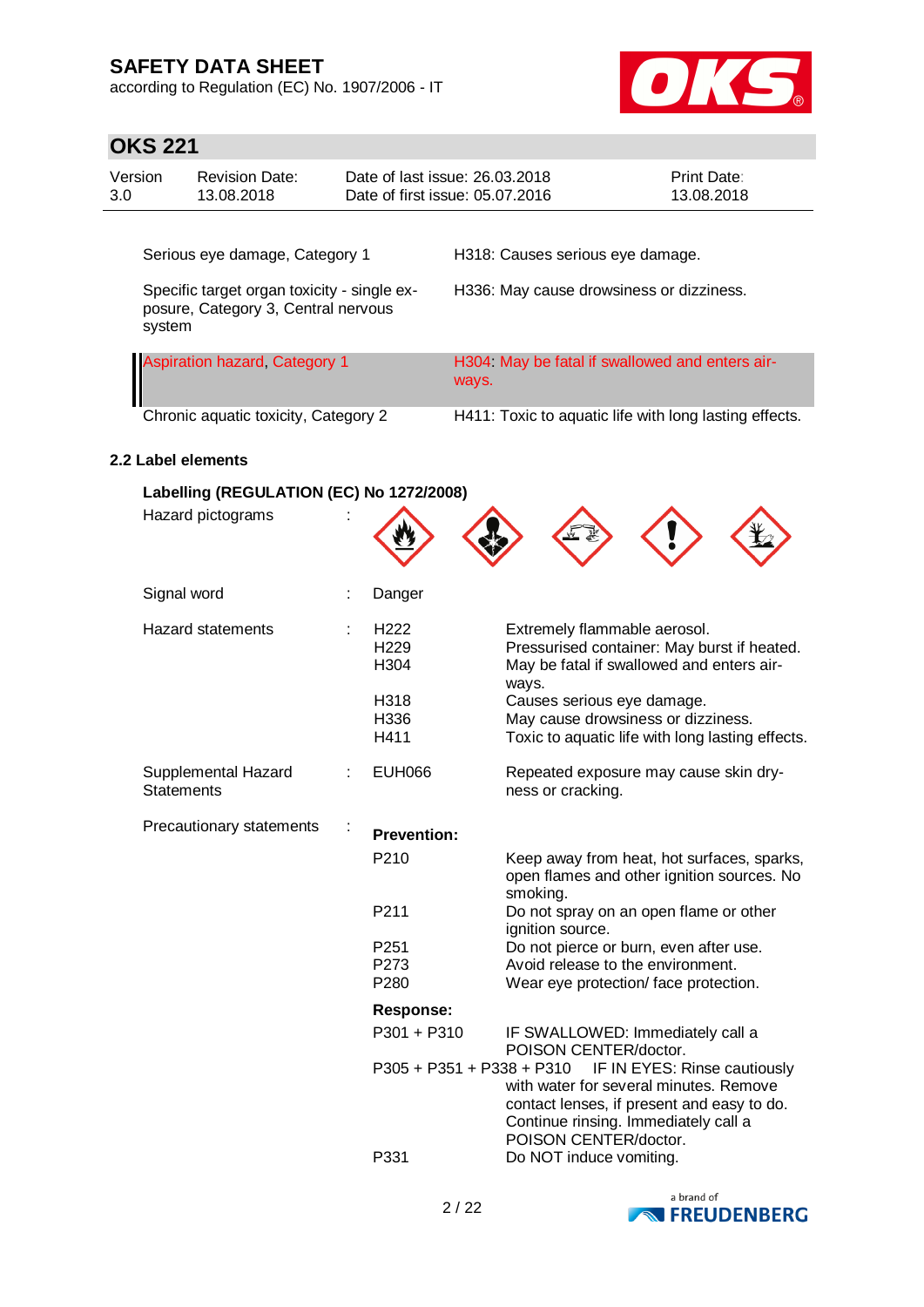according to Regulation (EC) No. 1907/2006 - IT



# **OKS 221**

| Version<br>3.0 | <b>Revision Date:</b><br>13.08.2018 | Date of last issue: 26.03.2018<br>Date of first issue: 05.07.2016 |                   | <b>Print Date:</b><br>13.08.2018                                                 |
|----------------|-------------------------------------|-------------------------------------------------------------------|-------------------|----------------------------------------------------------------------------------|
|                |                                     | P391<br>Storage:                                                  | Collect spillage. |                                                                                  |
|                |                                     | $P410 + P412$                                                     |                   | Protect from sunlight. Do not expose to<br>temperatures exceeding 50 °C/ 122 °F. |

Hazardous components which must be listed on the label: pentane calcium dihydroxide

### **2.3 Other hazards**

This substance/mixture contains no components considered to be either persistent, bioaccumulative and toxic (PBT), or very persistent and very bioaccumulative (vPvB) at levels of 0.1% or higher.

### **SECTION 3: Composition/information on ingredients**

### **3.2 Mixtures**

Chemical nature : Active substance with propellant

### **Hazardous components**

| Chemical name       | CAS-No.<br>EC-No.<br>Index-No.<br>Registration number                     | Classification                                                                       | Concentration<br>limits<br>M-Factor<br><b>Notes</b> | Concentration<br>(% w/w) |
|---------------------|---------------------------------------------------------------------------|--------------------------------------------------------------------------------------|-----------------------------------------------------|--------------------------|
| pentane             | 109-66-0<br>203-692-4<br>601-006-00-1<br>01-2119459286-30-<br><b>XXXX</b> | Flam. Liq.2; H225<br>STOT SE3; H336<br>Asp. Tox.1; H304<br>Aquatic Chronic2;<br>H411 | Note C                                              | $>= 30 - 50$             |
| propane             | 74-98-6<br>200-827-9<br>601-003-00-5<br>01-2119486944-21-<br><b>XXXX</b>  | Flam. Gas1; H220<br>Press. GasCompr.<br>Gas; H280                                    | Note U (table<br>3.1)                               | $>= 10 - 20$             |
| calcium dihydroxide | 1305-62-0<br>215-137-3<br>01-2119475151-45-<br><b>XXXX</b>                | Skin Irrit.2; H315<br>Eye Dam.1; H318<br>STOT SE3; H335                              |                                                     | $>= 3 - 10$              |

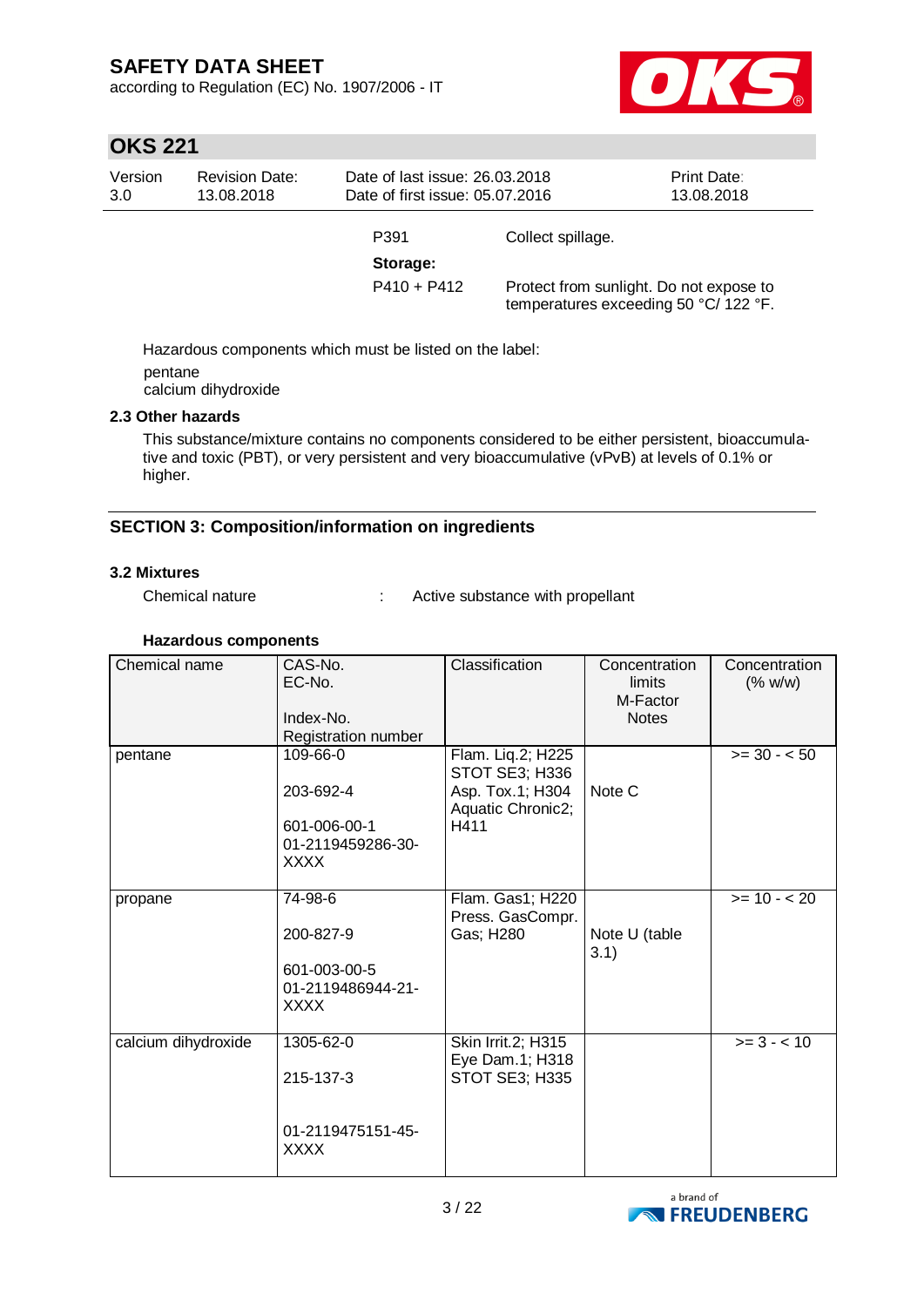according to Regulation (EC) No. 1907/2006 - IT



 $\overline{\phantom{a}}$ 

# **OKS 221**

| Version | <b>Revision Date:</b> | Date of last issue: 26,03,2018  | <b>Print Date:</b> |
|---------|-----------------------|---------------------------------|--------------------|
| 3.0     | 13.08.2018            | Date of first issue: 05.07.2016 | 13.08.2018         |

Substances with a workplace exposure limit :

| $\frac{1}{2}$              |                   |                                      |                               |               |
|----------------------------|-------------------|--------------------------------------|-------------------------------|---------------|
| butane                     | 106-97-8          | Flam. Gas1; H220<br>Press. GasCompr. |                               | $>= 10 - 20$  |
|                            | 203-448-7         | Gas; H280                            | Note U (table<br>3.1), Note C |               |
|                            | 601-004-00-0      |                                      |                               |               |
| molybdenum disul-<br>phide | 1317-33-5         |                                      |                               | $>= 1 - 10$   |
|                            | 215-263-9         |                                      |                               |               |
|                            |                   |                                      |                               |               |
| isobutane                  | 75-28-5           | Flam. Gas1; H220<br>Press. GasCompr. |                               | $>= 1 - 10$   |
|                            | 200-857-2         | Gas; H280                            | Note U (table<br>3.1), Note C |               |
|                            | 601-004-00-0      |                                      |                               |               |
|                            | 01-2119485395-27- |                                      |                               |               |
|                            | <b>XXXX</b>       |                                      |                               |               |
| Graphite                   | 7782-42-5         |                                      |                               | $>= 1 - < 10$ |
|                            | 231-955-3         |                                      |                               |               |
|                            |                   |                                      |                               |               |
|                            |                   |                                      |                               |               |

For explanation of abbreviations see section 16.

### **SECTION 4: First aid measures**

### **4.1 Description of first aid measures**

| If inhaled              | : Call a physician or poison control centre immediately.<br>Remove person to fresh air. If signs/symptoms continue, get<br>medical attention.<br>Keep patient warm and at rest.<br>If unconscious, place in recovery position and seek medical<br>advice.<br>Keep respiratory tract clear.<br>If breathing is irregular or stopped, administer artificial respira-<br>tion. |
|-------------------------|-----------------------------------------------------------------------------------------------------------------------------------------------------------------------------------------------------------------------------------------------------------------------------------------------------------------------------------------------------------------------------|
| In case of skin contact | : Take off all contaminated clothing immediately.<br>Get medical attention immediately if irritation develops and<br>persists.<br>Wash clothing before reuse.<br>Thoroughly clean shoes before reuse.<br>Wash skin thoroughly with soap and water or use recognized<br>skin cleanser.                                                                                       |

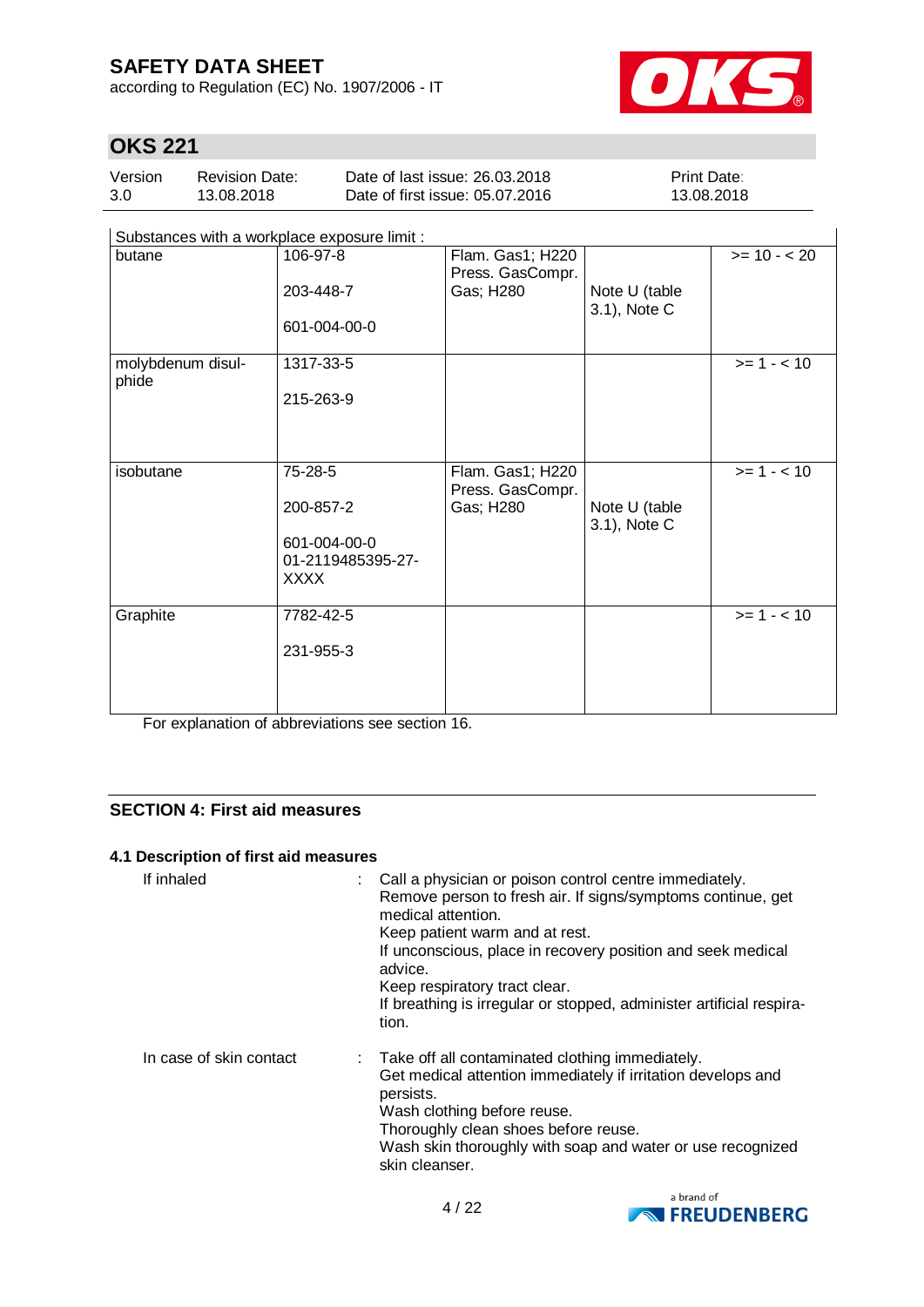according to Regulation (EC) No. 1907/2006 - IT



# **OKS 221**

| Version<br>3.0 | <b>Revision Date:</b><br>13.08.2018 | Date of last issue: 26.03.2018<br>Date of first issue: 05.07.2016                                                                                                                                                                                              | <b>Print Date:</b><br>13.08.2018 |
|----------------|-------------------------------------|----------------------------------------------------------------------------------------------------------------------------------------------------------------------------------------------------------------------------------------------------------------|----------------------------------|
|                | In case of eye contact              | : Rinse immediately with plenty of water, also under the eyelids,<br>for at least 10 minutes.<br>If easy to do, remove contact lens, if worn.<br>Get medical attention immediately.                                                                            |                                  |
|                | If swallowed                        | Move the victim to fresh air.<br>If accidentally swallowed obtain immediate medical attention.<br>Keep respiratory tract clear.<br>Do NOT induce vomiting.<br>Rinse mouth with water.<br>Aspiration hazard if swallowed - can enter lungs and cause<br>damage. |                                  |
|                |                                     | 4.2 Most important symptoms and effects, both acute and delayed                                                                                                                                                                                                |                                  |
| Symptoms       |                                     | Inhalation may provoke the following symptoms:<br>Unconsciousness<br><b>Dizziness</b><br><b>Drowsiness</b><br>Headache<br>Nausea<br><b>Tiredness</b><br>Skin contact may provoke the following symptoms:<br>Erythema                                           |                                  |
|                |                                     | Aspiration may cause pulmonary oedema and pneumonitis.                                                                                                                                                                                                         |                                  |
| <b>Risks</b>   |                                     | Central nervous system depression<br>Can be absorbed through skin.<br>Risk of product entering the lungs on vomiting after ingestion.<br>Health injuries may be delayed.                                                                                       |                                  |
|                |                                     | hahaan tramteart leigans hne noitratte legibam ateibammi yne to noitegibal 2 h                                                                                                                                                                                 |                                  |

### **4.3 Indication of any immediate medical attention and special treatment needed**

| Treatment |  | Treat symptomatically. |
|-----------|--|------------------------|
|-----------|--|------------------------|

### **SECTION 5: Firefighting measures**

#### **5.1 Extinguishing media**

| Suitable extinguishing media : ABC powder |                                    |
|-------------------------------------------|------------------------------------|
| Unsuitable extinguishing<br>media         | $\therefore$ High volume water jet |

#### **5.2 Special hazards arising from the substance or mixture**

| Specific hazards during fire- | : Fire may cause evolution of: |
|-------------------------------|--------------------------------|
| fighting                      | Carbon oxides                  |
|                               | Metal oxides                   |
|                               | Sulphur oxides                 |

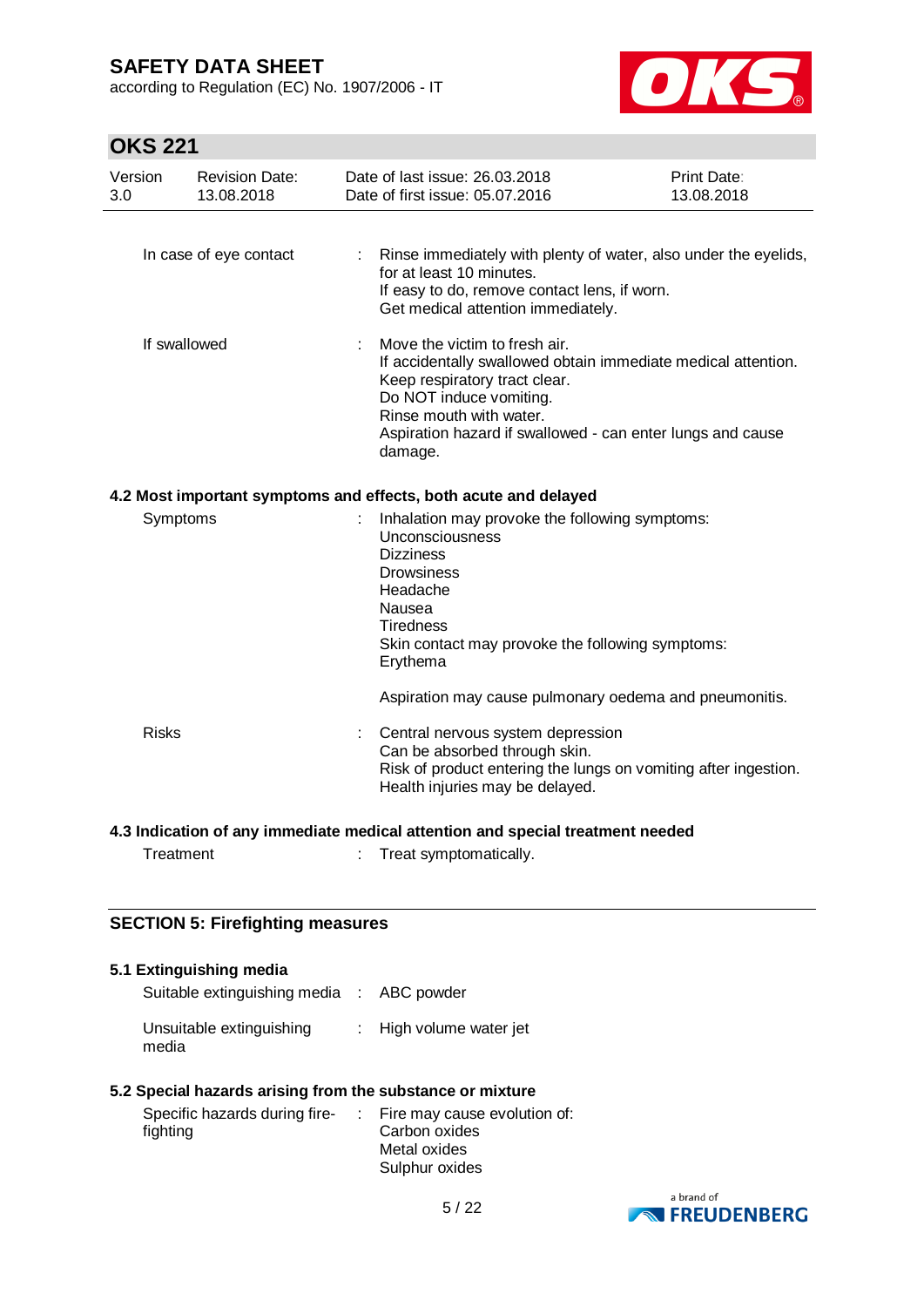according to Regulation (EC) No. 1907/2006 - IT



# **OKS 221**

| Version<br>3.0 | <b>Revision Date:</b><br>13.08.2018                | Date of last issue: 26.03.2018<br>Date of first issue: 05.07.2016                                                                                                                                                                                                | Print Date:<br>13.08.2018 |
|----------------|----------------------------------------------------|------------------------------------------------------------------------------------------------------------------------------------------------------------------------------------------------------------------------------------------------------------------|---------------------------|
|                |                                                    | Fire Hazard<br>Do not let product enter drains.<br>Contains gas under pressure; may explode if heated.<br>Beware of vapours accumulating to form explosive concentra-<br>tions. Vapours can accumulate in low areas.                                             |                           |
|                | 5.3 Advice for firefighters                        |                                                                                                                                                                                                                                                                  |                           |
|                | Special protective equipment :<br>for firefighters | In the event of fire, wear self-contained breathing apparatus.<br>Use personal protective equipment. In the case of respirable<br>dust and/or fumes, use self-contained breathing apparatus.<br>Exposure to decomposition products may be a hazard to<br>health. |                           |
|                | Further information                                | Standard procedure for chemical fires.<br>Collect contaminated fire extinguishing water separately. This<br>must not be discharged into drains.<br>Cool containers/tanks with water spray.                                                                       |                           |

### **SECTION 6: Accidental release measures**

#### **6.1 Personal precautions, protective equipment and emergency procedures**

| Personal precautions | Evacuate personnel to safe areas.<br>Ensure adequate ventilation.<br>Remove all sources of ignition.<br>Do not breathe vapours or spray mist.<br>Do not breathe dust/fume/gas/mist/vapours/spray.<br>Refer to protective measures listed in sections 7 and 8. |
|----------------------|---------------------------------------------------------------------------------------------------------------------------------------------------------------------------------------------------------------------------------------------------------------|
|                      | Only qualified personnel equipped with suitable protective                                                                                                                                                                                                    |
|                      | equipment may intervene.                                                                                                                                                                                                                                      |

### **6.2 Environmental precautions**

Environmental precautions : Do not allow contact with soil, surface or ground water. Prevent further leakage or spillage if safe to do so. If the product contaminates rivers and lakes or drains inform respective authorities.

#### **6.3 Methods and material for containment and cleaning up**

| Methods for cleaning up |  | sorbent material, (e.g. sand, earth, diatomaceous earth, ver-<br>miculite) and place in container for disposal according to local<br>/ national regulations (see section 13).<br>Keep in suitable, closed containers for disposal.<br>Non-sparking tools should be used. |
|-------------------------|--|--------------------------------------------------------------------------------------------------------------------------------------------------------------------------------------------------------------------------------------------------------------------------|
|-------------------------|--|--------------------------------------------------------------------------------------------------------------------------------------------------------------------------------------------------------------------------------------------------------------------------|

### **6.4 Reference to other sections**

For personal protection see section 8.

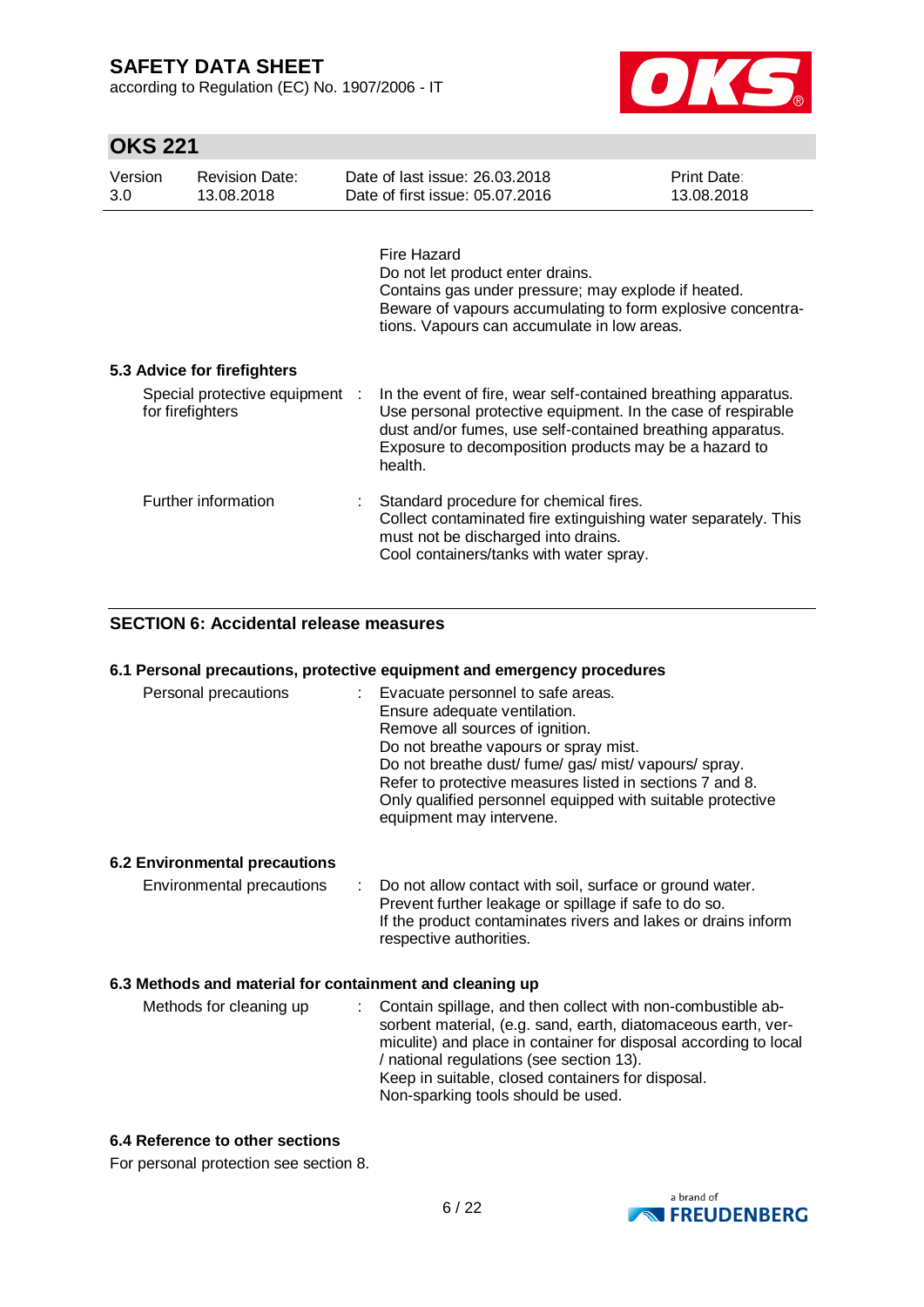according to Regulation (EC) No. 1907/2006 - IT



# **OKS 221**

| Version | <b>Revision Date:</b> | Date of last issue: 26.03.2018  | <b>Print Date:</b> |
|---------|-----------------------|---------------------------------|--------------------|
| 3.0     | 13.08.2018            | Date of first issue: 05.07.2016 | 13.08.2018         |

### **SECTION 7: Handling and storage**

# **7.1 Precautions for safe handling**

| Advice on safe handling                                                                                              | Do not use in areas without adequate ventilation.<br>Do not breathe vapours or spray mist.<br>In case of insufficient ventilation, wear suitable respiratory<br>equipment.<br>Avoid contact with skin and eyes.<br>For personal protection see section 8.<br>Keep away from fire, sparks and heated surfaces.<br>Smoking, eating and drinking should be prohibited in the ap-<br>plication area.<br>Wash hands and face before breaks and immediately after<br>handling the product.<br>Do not get in eyes or mouth or on skin.<br>Do not get on skin or clothing.<br>Do not ingest.<br>Do not use sparking tools.<br>These safety instructions also apply to empty packaging which<br>may still contain product residues.<br>Pressurized container: protect from sunlight and do not ex-<br>pose to temperatures exceeding 50 °C. Do not pierce or burn,<br>even after use. |
|----------------------------------------------------------------------------------------------------------------------|------------------------------------------------------------------------------------------------------------------------------------------------------------------------------------------------------------------------------------------------------------------------------------------------------------------------------------------------------------------------------------------------------------------------------------------------------------------------------------------------------------------------------------------------------------------------------------------------------------------------------------------------------------------------------------------------------------------------------------------------------------------------------------------------------------------------------------------------------------------------------|
| Hygiene measures                                                                                                     | Wash face, hands and any exposed skin thoroughly after<br>handling.                                                                                                                                                                                                                                                                                                                                                                                                                                                                                                                                                                                                                                                                                                                                                                                                          |
| 7.2 Conditions for safe storage, including any incompatibilities<br>Requirements for storage<br>areas and containers | BEWARE: Aerosol is pressurized. Keep away from direct sun<br>exposure and temperatures over 50 °C. Do not open by force<br>or throw into fire even after use. Do not spray on flames or<br>red-hot objects. Store in accordance with the particular na-<br>tional regulations.                                                                                                                                                                                                                                                                                                                                                                                                                                                                                                                                                                                               |
| 7.3 Specific end use(s)                                                                                              |                                                                                                                                                                                                                                                                                                                                                                                                                                                                                                                                                                                                                                                                                                                                                                                                                                                                              |

Specific use(s) : Consult the technical guidelines for the use of this substance/mixture.

### **SECTION 8: Exposure controls/personal protection**

### **8.1 Control parameters**

### **Occupational Exposure Limits**

| CAS-No.<br>Components<br>Value type (Form<br>of exposure) |          | Control parameters | <b>Basis</b> |            |
|-----------------------------------------------------------|----------|--------------------|--------------|------------|
| pentane                                                   | 109-66-0 | TWA                | .000 ppm     | 2006/15/EC |

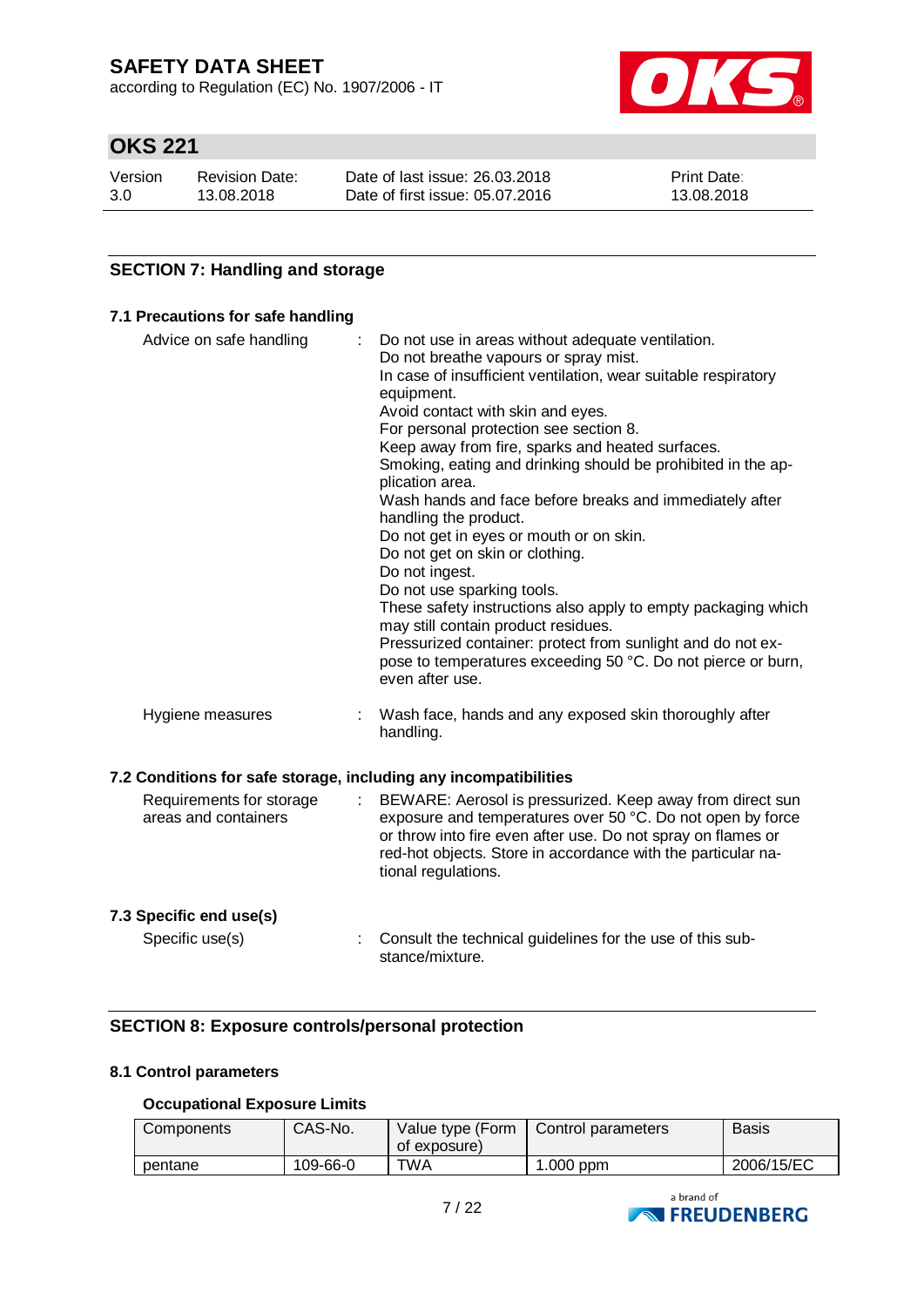according to Regulation (EC) No. 1907/2006 - IT



# **OKS 221**

Version 3.0 Revision Date: 13.08.2018

Date of last issue: 26.03.2018 Date of first issue: 05.07.2016 Print Date: 13.08.2018

|                     |                                                                                  |                                                                             | 3.000 mg/m3        | $(2006 - 02 - 09)$ |  |  |  |
|---------------------|----------------------------------------------------------------------------------|-----------------------------------------------------------------------------|--------------------|--------------------|--|--|--|
| Further information | Indicative                                                                       |                                                                             |                    |                    |  |  |  |
|                     |                                                                                  | TWA                                                                         | 667 ppm            | <b>IT OEL</b>      |  |  |  |
|                     |                                                                                  |                                                                             | 2.000 mg/m3        | $(2008-02-26)$     |  |  |  |
| calcium dihydrox-   | 1305-62-0                                                                        | <b>TWA</b>                                                                  | $5 \text{ mg/m}$ 3 | 91/322/EEC         |  |  |  |
| ide                 |                                                                                  |                                                                             |                    | $(1991 - 07 - 05)$ |  |  |  |
| Further information | Indicative, Existing scientific data on health effects appear to be particularly |                                                                             |                    |                    |  |  |  |
|                     | limited, In the Annex to Directive 91/322/EEC, the references to acetic acid,    |                                                                             |                    |                    |  |  |  |
|                     |                                                                                  | calcium dihydroxide, lithium hydride and nitrogen monoxide are deleted with |                    |                    |  |  |  |
|                     |                                                                                  | effect from 21 August 2018                                                  |                    |                    |  |  |  |
|                     |                                                                                  | TWA (Respirable                                                             | 1 $mg/m3$          | 2017/164/EU        |  |  |  |
|                     |                                                                                  | fraction)                                                                   |                    | $(2017 - 02 - 01)$ |  |  |  |
| Further information | Indicative                                                                       |                                                                             |                    |                    |  |  |  |
|                     |                                                                                  | STEL (Respira-                                                              | $4$ mg/m $3$       | 2017/164/EU        |  |  |  |
|                     |                                                                                  | ble fraction)                                                               |                    | $(2017 - 02 - 01)$ |  |  |  |
| Further information | Indicative                                                                       |                                                                             |                    |                    |  |  |  |

**Derived No Effect Level (DNEL) according to Regulation (EC) No. 1907/2006:**

| Substance name                                             | End Use | Exposure routes | Potential health ef-<br>fects | Value                 |
|------------------------------------------------------------|---------|-----------------|-------------------------------|-----------------------|
| Benzene, mono-C10-<br>13-alkyl derivs., distn.<br>residues | Workers | Inhalation      | Long-term systemic<br>effects | $3,2$ mg/m $3$        |
|                                                            | Workers | Skin contact    | Long-term systemic<br>effects | $4,3$ mg/kg<br>bw/day |
| calcium dihydroxide                                        | Workers | Inhalation      | Long-term local ef-<br>fects  | 1 mg/m $3$            |
|                                                            | Workers | Inhalation      | Acute local effects           | $4$ mg/m $3$          |

**Predicted No Effect Concentration (PNEC) according to Regulation (EC) No. 1907/2006:**

| Substance name                                         | <b>Environmental Compartment</b>                          | Value               |
|--------------------------------------------------------|-----------------------------------------------------------|---------------------|
| Benzene, mono-C10-13-alkyl<br>derivs., distn. residues | Fresh water                                               | $0,001$ mg/l        |
|                                                        | Intermittent use/release                                  | $0,001$ mg/l        |
|                                                        | Marine water                                              | $0$ mg/l            |
|                                                        | Microbiological Activity in Sewage Treat-<br>ment Systems | $2$ mg/l            |
|                                                        | Fresh water sediment                                      | 1,65 mg/kg          |
|                                                        | Marine sediment                                           | 0,165 mg/kg         |
|                                                        | Soil                                                      | $0,329$ mg/kg       |
| calcium dihydroxide                                    | Fresh water                                               | $0,49$ mg/l         |
|                                                        | Marine water                                              | $0,32 \text{ mg/l}$ |
|                                                        | Intermittent use/release                                  | $0,49$ mg/l         |
|                                                        | Microbiological Activity in Sewage Treat-<br>ment Systems | $3$ mg/l            |
|                                                        | Soil                                                      | 1080 mg/kg          |

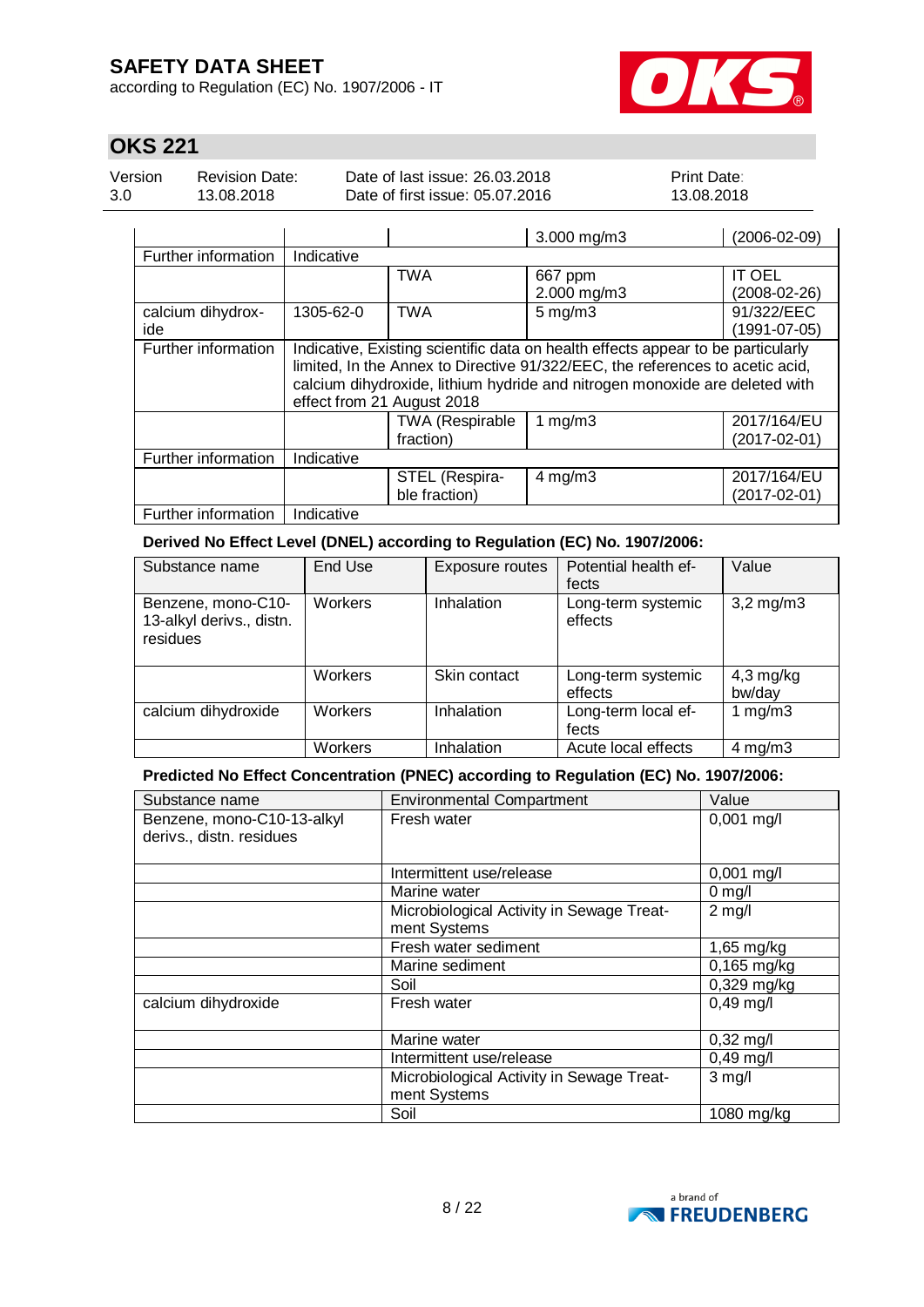according to Regulation (EC) No. 1907/2006 - IT



# **OKS 221**

| Version | <b>Revision Date:</b> | Date of last issue: 26.03.2018  | <b>Print Date:</b> |
|---------|-----------------------|---------------------------------|--------------------|
| 3.0     | 13.08.2018            | Date of first issue: 05.07.2016 | 13.08.2018         |

#### **8.2 Exposure controls**

### **Engineering measures**

Use only in an area equipped with explosion proof exhaust ventilation. Handle only in a place equipped with local exhaust (or other appropriate exhaust).

| Personal protective equipment                   |                                                                                                                                                                                                                                                                                                                                       |
|-------------------------------------------------|---------------------------------------------------------------------------------------------------------------------------------------------------------------------------------------------------------------------------------------------------------------------------------------------------------------------------------------|
| Eye protection                                  | Safety glasses with side-shields conforming to EN166                                                                                                                                                                                                                                                                                  |
| Hand protection<br>Material<br>Protective index | Fluorinated rubber<br>Class 1                                                                                                                                                                                                                                                                                                         |
| Remarks                                         | Wear protective gloves. The selected protective gloves have<br>to satisfy the specifications of EU Directive 89/686/EEC and<br>the standard EN 374 derived from it. The break through time<br>depends amongst other things on the material, the thickness<br>and the type of glove and therefore has to be measured for<br>each case. |
| Respiratory protection                          | Use respiratory protection unless adequate local exhaust<br>ventilation is provided or exposure assessment demonstrates<br>that exposures are within recommended exposure guidelines.                                                                                                                                                 |
| Filter type                                     | Recommended Filter type:                                                                                                                                                                                                                                                                                                              |
|                                                 | Organic gas and low boiling vapour type (AX)                                                                                                                                                                                                                                                                                          |
| Protective measures                             | The type of protective equipment must be selected according<br>to the concentration and amount of the dangerous substance<br>at the specific workplace.<br>Choose body protection in relation to its type, to the concen-<br>tration and amount of dangerous substances, and to the spe-<br>cific work-place.                         |

### **SECTION 9: Physical and chemical properties**

#### **9.1 Information on basic physical and chemical properties**

| Appearance      |    | : aerosol         |
|-----------------|----|-------------------|
| Colour          | ÷. | black             |
| Odour           |    | : characteristic  |
| Odour Threshold |    | No data available |

- 
- pH : Not applicable

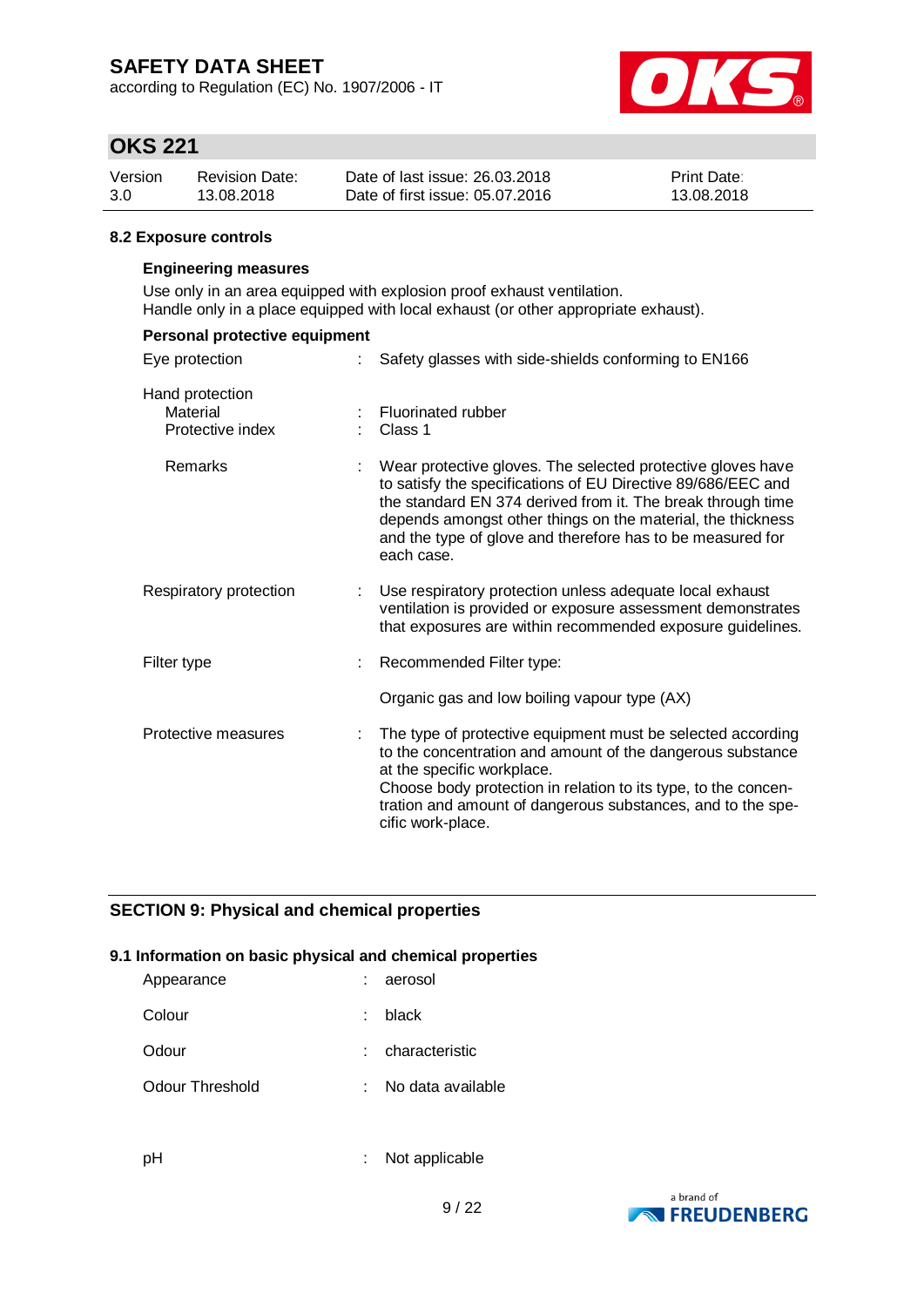according to Regulation (EC) No. 1907/2006 - IT



# **OKS 221**

| Version<br>3.0 |                     | <b>Revision Date:</b><br>13.08.2018 |           | Date of last issue: 26.03.2018<br>Date of first issue: 05.07.2016 | Print Date:<br>13.08.2018 |
|----------------|---------------------|-------------------------------------|-----------|-------------------------------------------------------------------|---------------------------|
|                |                     |                                     |           |                                                                   |                           |
|                |                     | Melting point/range                 | ÷         | No data available                                                 |                           |
|                |                     | Boiling point/boiling range         | ÷         | $-161$ °C<br>(1.013 hPa)                                          |                           |
|                | Flash point         |                                     | ÷         | $-60 °C$<br>Method: Abel-Pensky                                   |                           |
|                |                     | Evaporation rate                    | ÷         | No data available                                                 |                           |
|                |                     | Flammability (solid, gas)           | ÷         | Extremely flammable aerosol.                                      |                           |
|                |                     | Upper explosion limit               | ÷         | 10,9 %(V)                                                         |                           |
|                |                     | Lower explosion limit               | ÷         | $1,4\%$ (V)                                                       |                           |
|                |                     | Vapour pressure                     | ÷         | 3.700 hPa (20 °C)                                                 |                           |
|                |                     | Relative vapour density             | ÷         | No data available                                                 |                           |
|                | Density             |                                     | ÷         | $0,68$ g/cm3<br>(20 °C)                                           |                           |
|                | <b>Bulk density</b> |                                     |           | No data available                                                 |                           |
|                | Solubility(ies)     | Water solubility                    |           | insoluble                                                         |                           |
|                |                     | Solubility in other solvents        | $\sim 10$ | No data available                                                 |                           |
|                | octanol/water       | Partition coefficient: n-           | ÷.        | No data available                                                 |                           |
|                |                     | Auto-ignition temperature           | ÷         | No data available                                                 |                           |
|                |                     | Decomposition temperature           |           | No data available                                                 |                           |
|                | Viscosity           | Viscosity, dynamic                  |           | No data available                                                 |                           |
|                |                     | Viscosity, kinematic                | t         | $<$ 20,5 mm2/s (40 °C)                                            |                           |
|                |                     | <b>Explosive properties</b>         |           | Not explosive                                                     |                           |
|                |                     | Oxidizing properties                |           | No data available                                                 |                           |
|                |                     | 9.2 Other information               |           |                                                                   |                           |
|                |                     | Sublimation point                   | t         | No data available                                                 |                           |
|                |                     | Metal corrosion rate                |           | Not corrosive to metals                                           |                           |

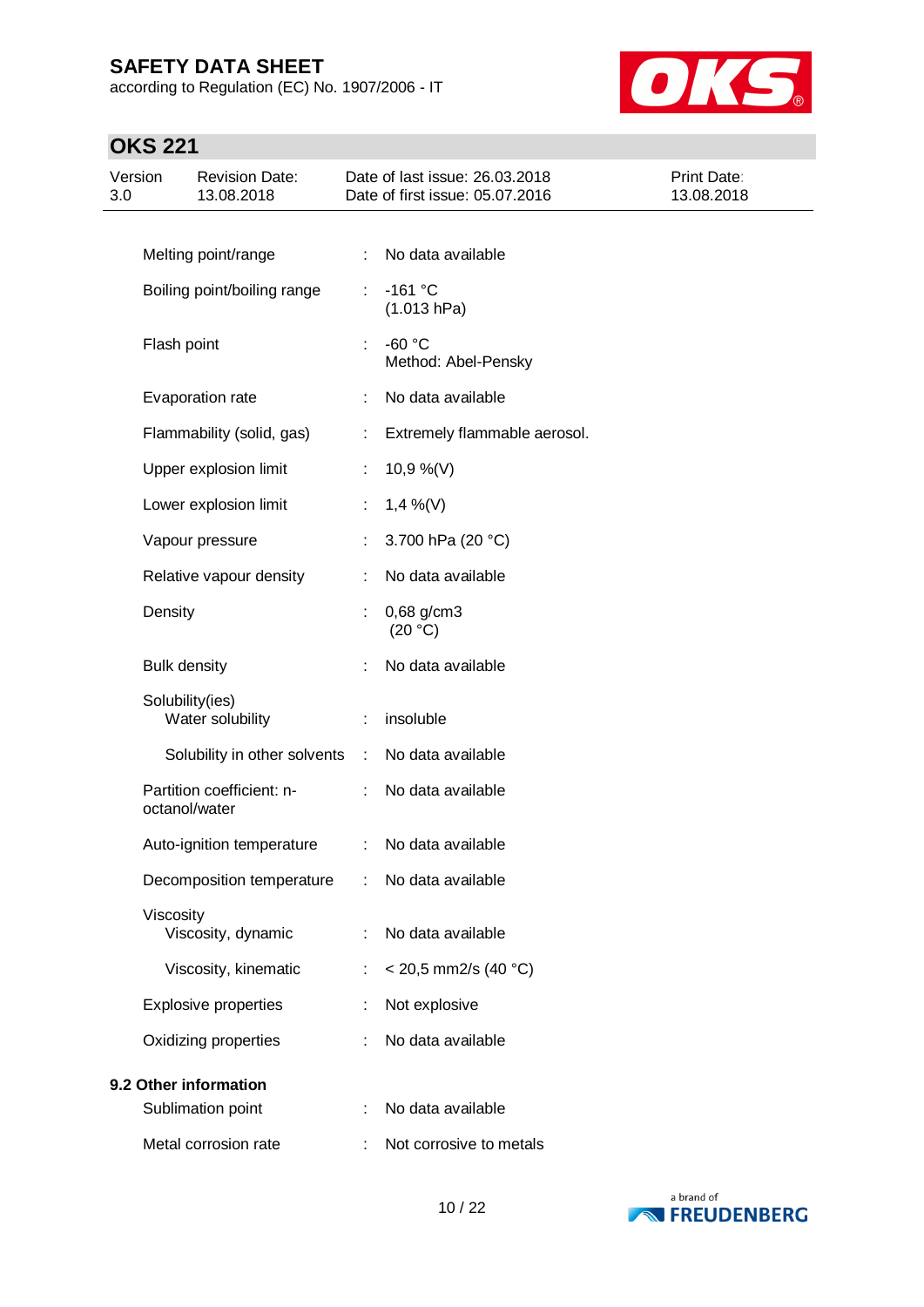according to Regulation (EC) No. 1907/2006 - IT



# **OKS 221**

| Version       | <b>Revision Date:</b> | Date of last issue: 26.03.2018  | <b>Print Date:</b> |  |
|---------------|-----------------------|---------------------------------|--------------------|--|
| 3.0           | 13.08.2018            | Date of first issue: 05.07.2016 | 13.08.2018         |  |
| Self-ignition |                       | No data available               |                    |  |

### **SECTION 10: Stability and reactivity**

#### **10.1 Reactivity**

No hazards to be specially mentioned.

#### **10.2 Chemical stability**

Stable under normal conditions.

### **10.3 Possibility of hazardous reactions**

Hazardous reactions : No dangerous reaction known under conditions of normal use.

### **10.4 Conditions to avoid**

#### **10.5 Incompatible materials**

Materials to avoid : Oxidizing agents

### **10.6 Hazardous decomposition products**

No decomposition if stored and applied as directed.

### **SECTION 11: Toxicological information**

### **11.1 Information on toxicological effects**

| <b>Acute toxicity</b>                  |                                                                                                                                                                                                                        |
|----------------------------------------|------------------------------------------------------------------------------------------------------------------------------------------------------------------------------------------------------------------------|
| <u>Product:</u><br>Acute oral toxicity | : Remarks: Effects due to ingestion may include:                                                                                                                                                                       |
|                                        | Symptoms: Central nervous system depression                                                                                                                                                                            |
| Acute inhalation toxicity              | : Remarks: Respiration of solvent vapour may cause dizziness.                                                                                                                                                          |
|                                        | Symptoms: Inhalation may provoke the following symptoms:,<br>Respiratory disorder, Local irritation, Respiratory disorders,<br>Dizziness, Drowsiness, Vomiting, Fatigue, Vertigo, Central<br>nervous system depression |
| Acute dermal toxicity                  | : Remarks: Prolonged or repeated skin contact with liquid may<br>cause defatting resulting in drying, redness and possible blis-<br>tering.                                                                            |
|                                        | Symptoms: Skin disorders                                                                                                                                                                                               |

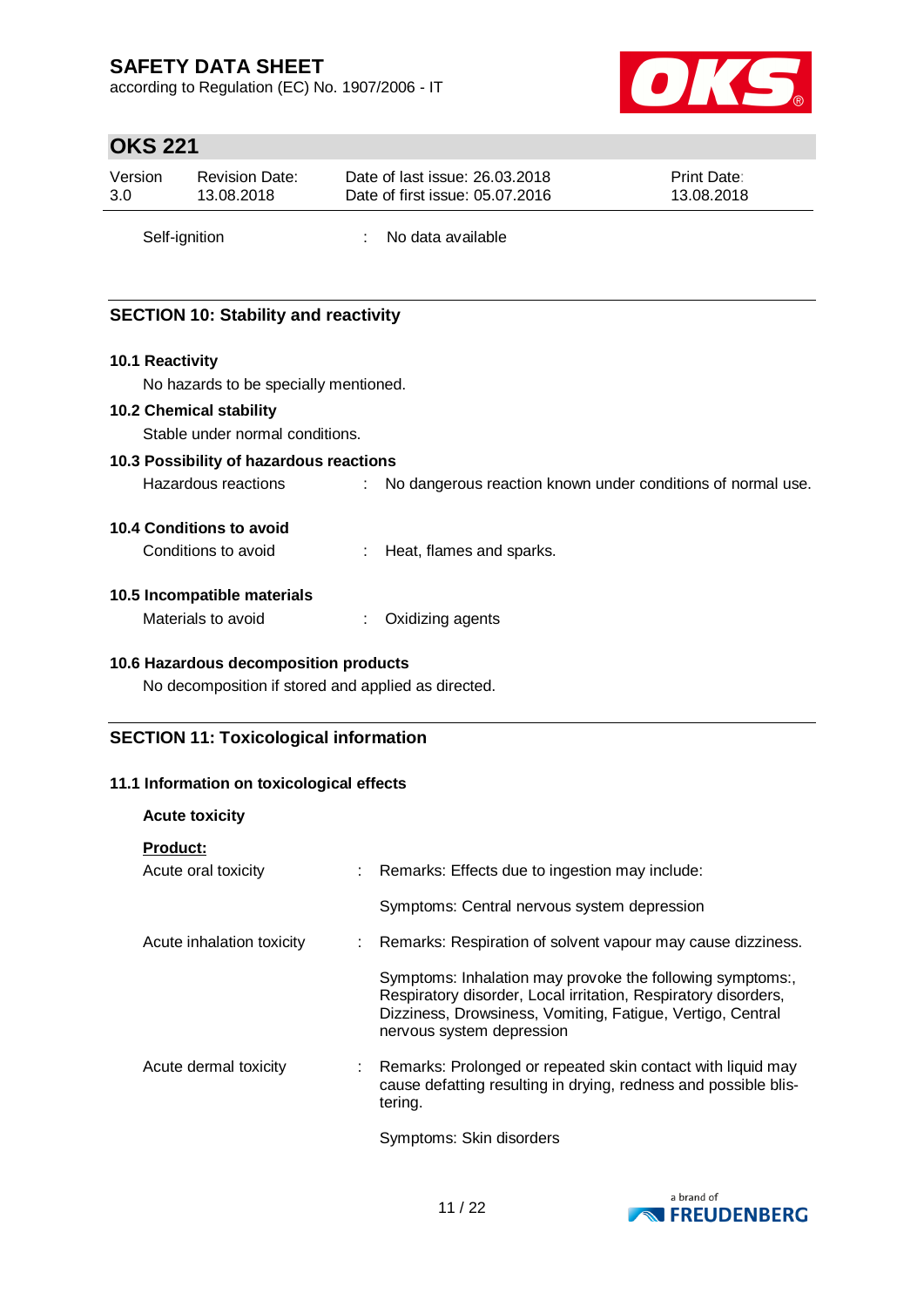according to Regulation (EC) No. 1907/2006 - IT



# **OKS 221**

| Version<br>3.0 | <b>Revision Date:</b><br>13.08.2018 |    | Date of last issue: 26.03.2018<br>Date of first issue: 05.07.2016                                                                                | Print Date:<br>13.08.2018 |
|----------------|-------------------------------------|----|--------------------------------------------------------------------------------------------------------------------------------------------------|---------------------------|
|                | <b>Components:</b>                  |    |                                                                                                                                                  |                           |
|                | calcium dihydroxide:                |    |                                                                                                                                                  |                           |
|                | Acute oral toxicity                 |    | : LD50 (Rat, female): $> 2.000$ mg/kg<br>Method: OECD Test Guideline 425<br>Assessment: The substance or mixture has no acute oral tox-<br>icity |                           |
|                | Acute dermal toxicity               |    | : LD50 (Rabbit): $> 2.500$ mg/kg<br>Method: OECD Test Guideline 402<br>Assessment: The substance or mixture has no acute dermal<br>toxicity      |                           |
| butane:        |                                     |    |                                                                                                                                                  |                           |
|                | Acute inhalation toxicity           |    | : LC50 (Rat): 658 mg/l<br>Exposure time: 4 h<br>Test atmosphere: gas                                                                             |                           |
|                | molybdenum disulphide:              |    |                                                                                                                                                  |                           |
|                | Acute oral toxicity                 | ÷. | LD50 (Rat): > 5.000 mg/kg                                                                                                                        |                           |
|                | Acute dermal toxicity               |    | LD50 (Rat): > 16.000 mg/kg                                                                                                                       |                           |
|                | isobutane:                          |    |                                                                                                                                                  |                           |
|                | Acute inhalation toxicity           | ÷. | LC50 (Rat): 658 mg/l<br>Exposure time: 4 h<br>Test atmosphere: gas                                                                               |                           |
|                | <b>Skin corrosion/irritation</b>    |    |                                                                                                                                                  |                           |

### **Product:**

Remarks: This information is not available.

### **Components:**

#### **calcium dihydroxide:**

Species: Rabbit Assessment: Irritating to skin. Method: OECD Test Guideline 404 Result: Irritating to skin.

#### **molybdenum disulphide:**

Assessment: No skin irritation Result: No skin irritation

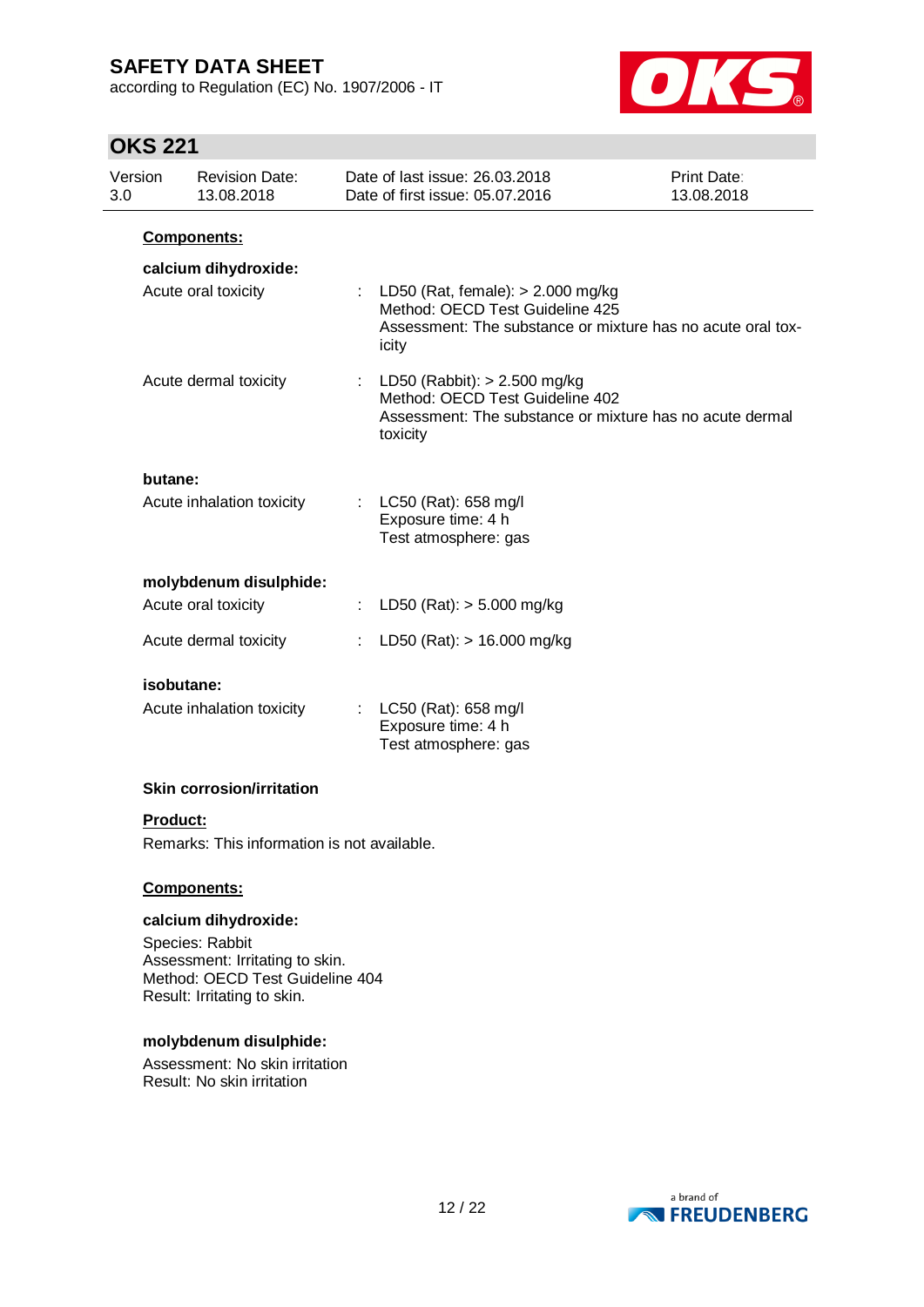according to Regulation (EC) No. 1907/2006 - IT



### **OKS 221**

| Version | <b>Revision Date:</b> | Date of last issue: 26,03,2018  | <b>Print Date:</b> |
|---------|-----------------------|---------------------------------|--------------------|
| 3.0     | 13.08.2018            | Date of first issue: 05.07.2016 | 13.08.2018         |

### **Serious eye damage/eye irritation**

### **Product:**

Remarks: Risk of serious damage to eyes.

#### **Components:**

#### **calcium dihydroxide:**

Species: Rabbit Assessment: Risk of serious damage to eyes. Method: OECD Test Guideline 405 Result: Risk of serious damage to eyes.

#### **molybdenum disulphide:**

Assessment: No eye irritation Result: No eye irritation

#### **Respiratory or skin sensitisation**

#### **Product:**

Remarks: This information is not available.

### **Components:**

#### **calcium dihydroxide:**

Assessment: Does not cause skin sensitisation. Result: Does not cause skin sensitisation.

#### **molybdenum disulphide:**

Assessment: Does not cause skin sensitisation. Result: Does not cause skin sensitisation.

#### **Germ cell mutagenicity**

### **Product:**

| Genotoxicity in vitro                      | Remarks: No data available |
|--------------------------------------------|----------------------------|
| Genotoxicity in vivo                       | Remarks: No data available |
| <b>Components:</b><br>calcium dihydroxide: |                            |

| Genotoxicity in vitro | : Test Type: Ames test          |
|-----------------------|---------------------------------|
|                       | Method: OECD Test Guideline 471 |
|                       | Result: negative                |

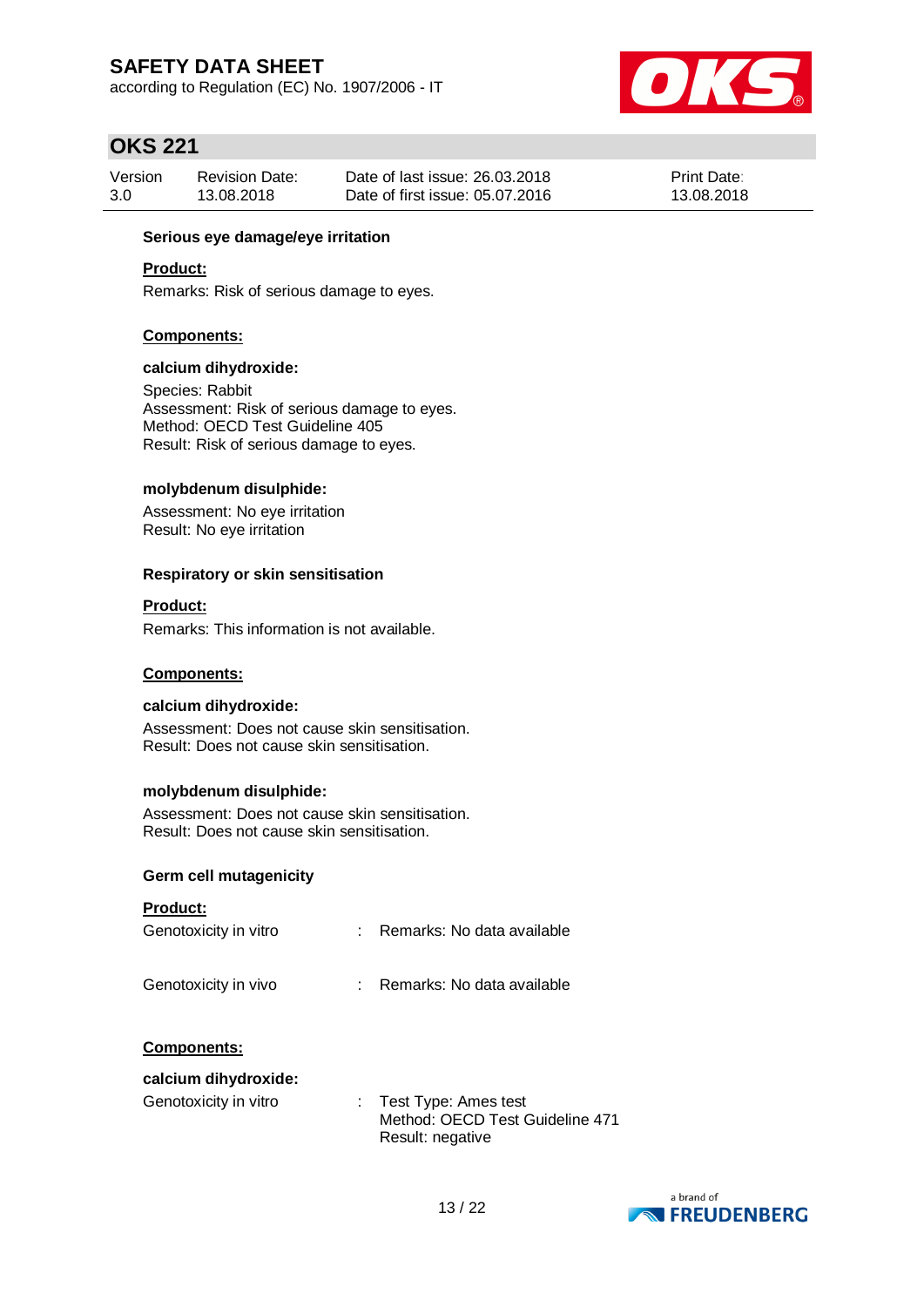according to Regulation (EC) No. 1907/2006 - IT



# **OKS 221**

| Version<br>3.0 | <b>Revision Date:</b><br>13.08.2018                 |      | Date of last issue: 26,03,2018<br>Date of first issue: 05.07.2016                                     | <b>Print Date:</b><br>13.08.2018 |
|----------------|-----------------------------------------------------|------|-------------------------------------------------------------------------------------------------------|----------------------------------|
|                |                                                     |      | Test Type: Chromosome aberration test in vitro<br>Method: OECD Test Guideline 473<br>Result: negative |                                  |
|                | molybdenum disulphide:<br>sessment                  |      | Germ cell mutagenicity-As- : Animal testing did not show any mutagenic effects.                       |                                  |
|                | Carcinogenicity                                     |      |                                                                                                       |                                  |
|                | <b>Product:</b><br>Remarks: No data available       |      |                                                                                                       |                                  |
|                | <b>Components:</b>                                  |      |                                                                                                       |                                  |
| ment           | molybdenum disulphide:<br>Carcinogenicity - Assess- |      | : No evidence of carcinogenicity in animal studies.                                                   |                                  |
|                | <b>Reproductive toxicity</b>                        |      |                                                                                                       |                                  |
|                | <b>Product:</b><br>Effects on fertility             |      | Remarks: No data available                                                                            |                                  |
| ment           | Effects on foetal develop-                          | t in | Remarks: No data available                                                                            |                                  |
|                | <b>STOT - single exposure</b>                       |      |                                                                                                       |                                  |
|                | <b>Components:</b>                                  |      |                                                                                                       |                                  |
|                | pentane:                                            |      |                                                                                                       |                                  |
|                | Assessment: May cause drowsiness or dizziness.      |      |                                                                                                       |                                  |
|                | calcium dihydroxide:                                |      |                                                                                                       |                                  |
|                | Assessment: May cause respiratory irritation.       |      |                                                                                                       |                                  |
|                | molybdenum disulphide:                              |      |                                                                                                       |                                  |

Assessment: The substance or mixture is not classified as specific target organ toxicant, single exposure.

### **STOT - repeated exposure**

### **Components:**

#### **molybdenum disulphide:**

Assessment: The substance or mixture is not classified as specific target organ toxicant, repeated exposure.

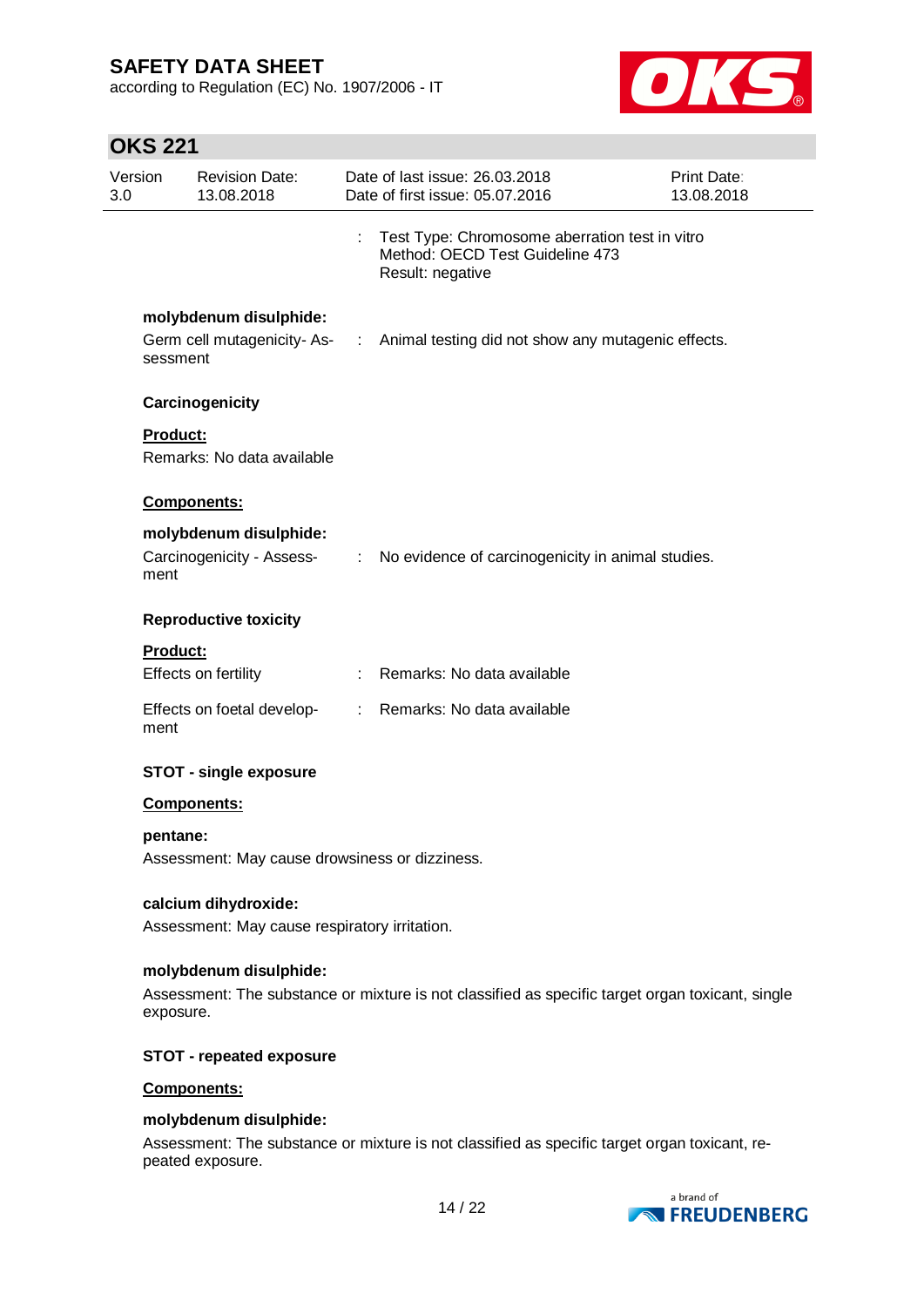according to Regulation (EC) No. 1907/2006 - IT



# **OKS 221**

| Version | <b>Revision Date:</b> | Date of last issue: 26,03,2018  | <b>Print Date:</b> |
|---------|-----------------------|---------------------------------|--------------------|
| 3.0     | 13.08.2018            | Date of first issue: 05.07.2016 | 13.08.2018         |

### **Repeated dose toxicity**

### **Product:**

Remarks: This information is not available.

### **Aspiration toxicity**

### **Product:**

May be fatal if swallowed and enters airways.

### **Components:**

#### **pentane:**

May be fatal if swallowed and enters airways.

#### **Further information**

### **Product:**

Remarks: Ingestion causes irritation of upper respiratory system and gastrointestinal disturbance.

### **Components:**

### **molybdenum disulphide:**

Remarks: Information given is based on data on the components and the toxicology of similar products.

### **SECTION 12: Ecological information**

### **12.1 Toxicity**

| <b>Product:</b>                                                                     |   |                                                                                                         |
|-------------------------------------------------------------------------------------|---|---------------------------------------------------------------------------------------------------------|
| Toxicity to fish                                                                    |   | Remarks: Toxic to aquatic organisms, may cause long-term<br>adverse effects in the aquatic environment. |
| Toxicity to daphnia and other : Remarks: No data available<br>aquatic invertebrates |   |                                                                                                         |
| Toxicity to algae                                                                   |   | : Remarks: No data available                                                                            |
| Toxicity to microorganisms                                                          | ÷ | Remarks: No data available                                                                              |

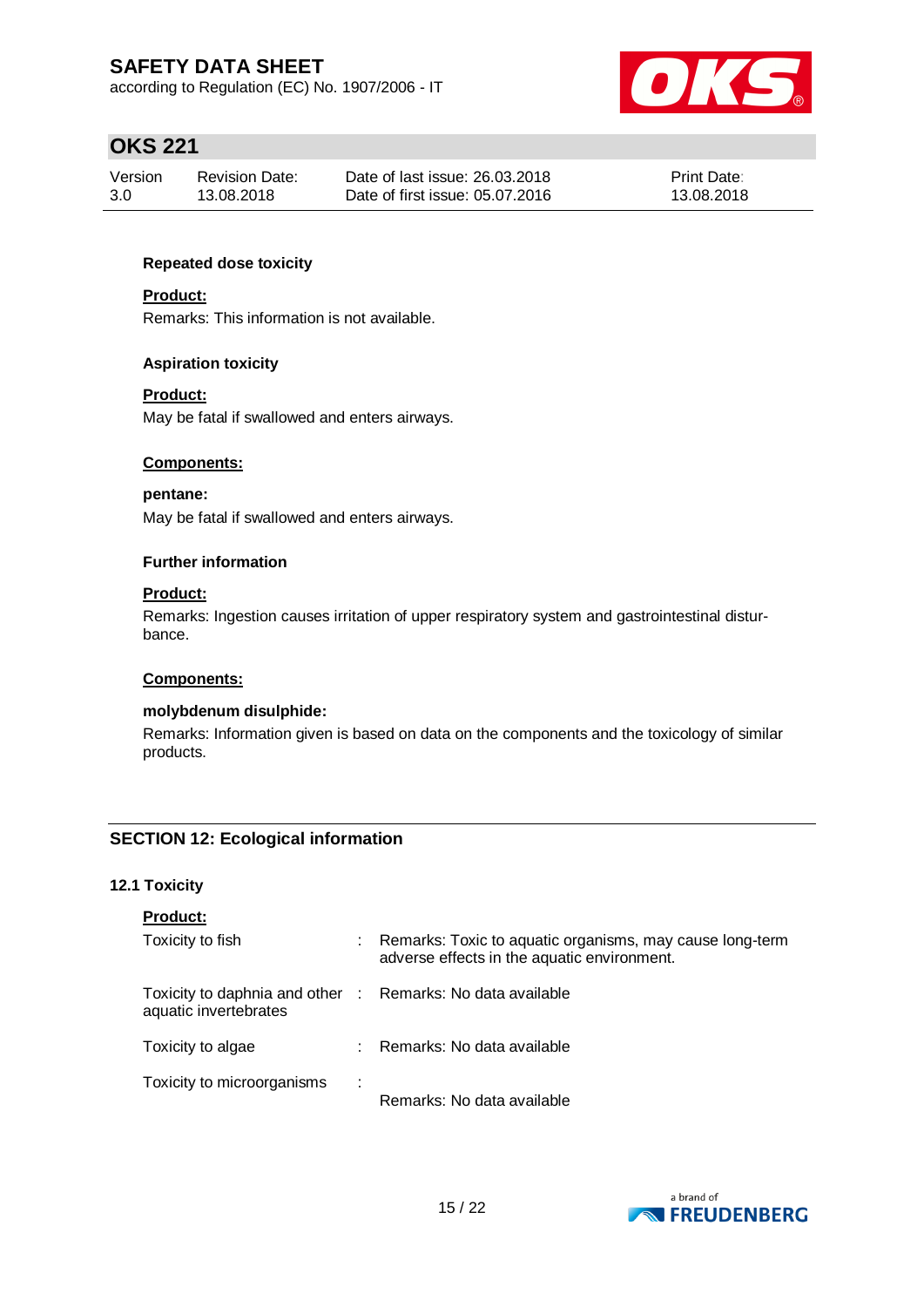according to Regulation (EC) No. 1907/2006 - IT



# **OKS 221**

ty

| 3.0 | Version  | <b>Revision Date:</b><br>13.08.2018                      |   | Date of last issue: 26.03.2018<br>Date of first issue: 05.07.2016                                                                                                    | <b>Print Date:</b><br>13.08.2018 |
|-----|----------|----------------------------------------------------------|---|----------------------------------------------------------------------------------------------------------------------------------------------------------------------|----------------------------------|
|     | pentane: | Components:                                              |   |                                                                                                                                                                      |                                  |
|     |          | <b>Ecotoxicology Assessment</b>                          |   |                                                                                                                                                                      |                                  |
|     |          | Chronic aquatic toxicity                                 | ÷ | Harmful to aquatic life with long lasting effects.                                                                                                                   |                                  |
|     |          | calcium dihydroxide:                                     |   |                                                                                                                                                                      |                                  |
|     |          | Toxicity to fish                                         |   | LC50 (Oncorhynchus mykiss (rainbow trout)): 50,6 mg/l<br>Exposure time: 96 h                                                                                         |                                  |
|     |          | Toxicity to daphnia and other :<br>aquatic invertebrates |   | EC50 (Daphnia magna (Water flea)): 49,1 mg/l<br>Exposure time: 48 h<br>Test Type: static test<br>Method: OECD Test Guideline 202<br>GLP: yes                         |                                  |
|     |          | Toxicity to algae                                        |   | EC50 (Pseudokirchneriella subcapitata (green algae)): 184,57<br>mg/l<br>Exposure time: 72 h<br>Test Type: static test<br>Method: OECD Test Guideline 201<br>GLP: yes |                                  |
|     |          | <b>Ecotoxicology Assessment</b>                          |   |                                                                                                                                                                      |                                  |
|     |          | Acute aquatic toxicity                                   |   | This product has no known ecotoxicological effects.                                                                                                                  |                                  |
|     |          | Chronic aquatic toxicity                                 |   | This product has no known ecotoxicological effects.                                                                                                                  |                                  |
|     |          | molybdenum disulphide:                                   |   |                                                                                                                                                                      |                                  |
|     |          | Toxicity to fish                                         |   | LC50 (Pimephales promelas (fathead minnow)): > 100 mg/l<br>Exposure time: 96 h                                                                                       |                                  |
|     |          | Toxicity to daphnia and other<br>aquatic invertebrates   |   | EC50 (Daphnia magna (Water flea)): > 100 mg/l<br>Exposure time: 48 h                                                                                                 |                                  |
|     |          | Toxicity to algae                                        |   | EC50 (Pseudokirchneriella subcapitata (green algae)): > 100<br>mg/l<br>Exposure time: 72 h                                                                           |                                  |
|     |          | 12.2 Persistence and degradability                       |   |                                                                                                                                                                      |                                  |
|     | Product: |                                                          |   |                                                                                                                                                                      |                                  |
|     |          | Biodegradability                                         |   | Remarks: No data available                                                                                                                                           |                                  |



Physico-chemical removabili- : Remarks: No data available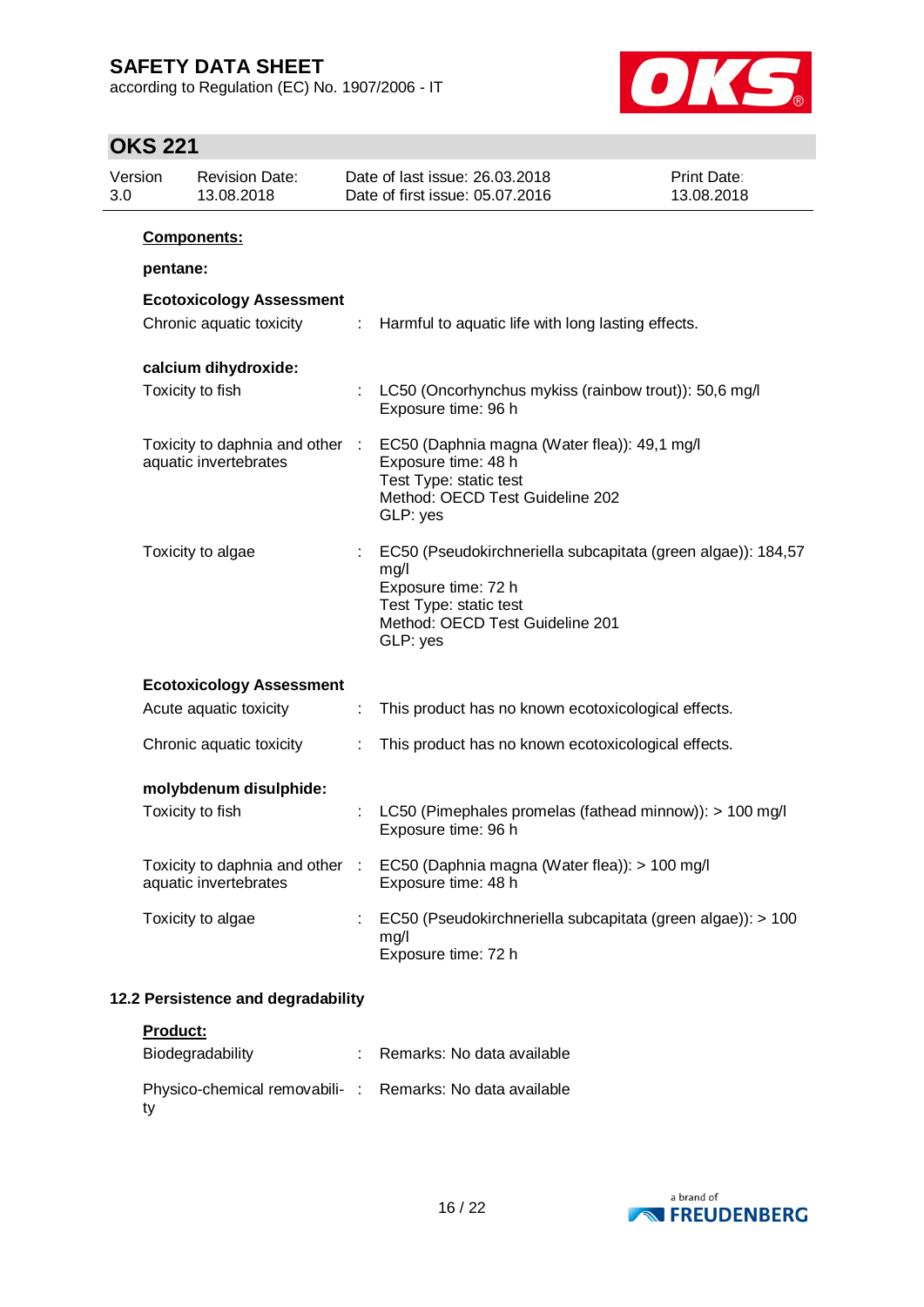according to Regulation (EC) No. 1907/2006 - IT



# **OKS 221**

| Version<br>3.0 |                            | <b>Revision Date:</b><br>13.08.2018                |    | Date of last issue: 26.03.2018<br>Date of first issue: 05.07.2016                                                                                                                                                       | <b>Print Date:</b><br>13.08.2018 |
|----------------|----------------------------|----------------------------------------------------|----|-------------------------------------------------------------------------------------------------------------------------------------------------------------------------------------------------------------------------|----------------------------------|
|                |                            | <b>Components:</b>                                 |    |                                                                                                                                                                                                                         |                                  |
|                |                            | calcium dihydroxide:                               |    |                                                                                                                                                                                                                         |                                  |
|                |                            | Biodegradability                                   |    | : Remarks: The methods for determining the biological degra-<br>dability are not applicable to inorganic substances.                                                                                                    |                                  |
|                |                            | 12.3 Bioaccumulative potential                     |    |                                                                                                                                                                                                                         |                                  |
|                | Product:                   |                                                    |    |                                                                                                                                                                                                                         |                                  |
|                |                            | Bioaccumulation                                    |    | Remarks: This mixture contains no substance considered to<br>be persistent, bioaccumulating and toxic (PBT).<br>This mixture contains no substance considered to be very<br>persistent and very bioaccumulating (vPvB). |                                  |
|                |                            | <b>Components:</b>                                 |    |                                                                                                                                                                                                                         |                                  |
|                | propane:                   |                                                    |    |                                                                                                                                                                                                                         |                                  |
|                | octanol/water              | Partition coefficient: n-                          | ÷. | log Pow: 2,36                                                                                                                                                                                                           |                                  |
|                | butane:                    |                                                    |    |                                                                                                                                                                                                                         |                                  |
|                | octanol/water              | Partition coefficient: n-                          | t. | log Pow: 2,89<br>Method: OECD Test Guideline 107                                                                                                                                                                        |                                  |
|                | isobutane:                 |                                                    |    |                                                                                                                                                                                                                         |                                  |
|                | octanol/water              | Partition coefficient: n-                          |    | log Pow: 2,88<br>Method: OECD Test Guideline 107                                                                                                                                                                        |                                  |
|                |                            | 12.4 Mobility in soil                              |    |                                                                                                                                                                                                                         |                                  |
|                | <b>Product:</b>            |                                                    |    |                                                                                                                                                                                                                         |                                  |
|                | <b>Mobility</b>            |                                                    |    | Remarks: No data available                                                                                                                                                                                              |                                  |
|                |                            | Distribution among environ-<br>mental compartments |    | : Remarks: No data available                                                                                                                                                                                            |                                  |
|                |                            | 12.5 Results of PBT and vPvB assessment            |    |                                                                                                                                                                                                                         |                                  |
|                | Product:                   |                                                    |    |                                                                                                                                                                                                                         |                                  |
|                | Assessment                 |                                                    |    | This substance/mixture contains no components considered<br>to be either persistent, bioaccumulative and toxic (PBT), or<br>very persistent and very bioaccumulative (vPvB) at levels of<br>0.1% or higher              |                                  |
|                | 12.6 Other adverse effects |                                                    |    |                                                                                                                                                                                                                         |                                  |
|                | Product:                   |                                                    |    |                                                                                                                                                                                                                         |                                  |

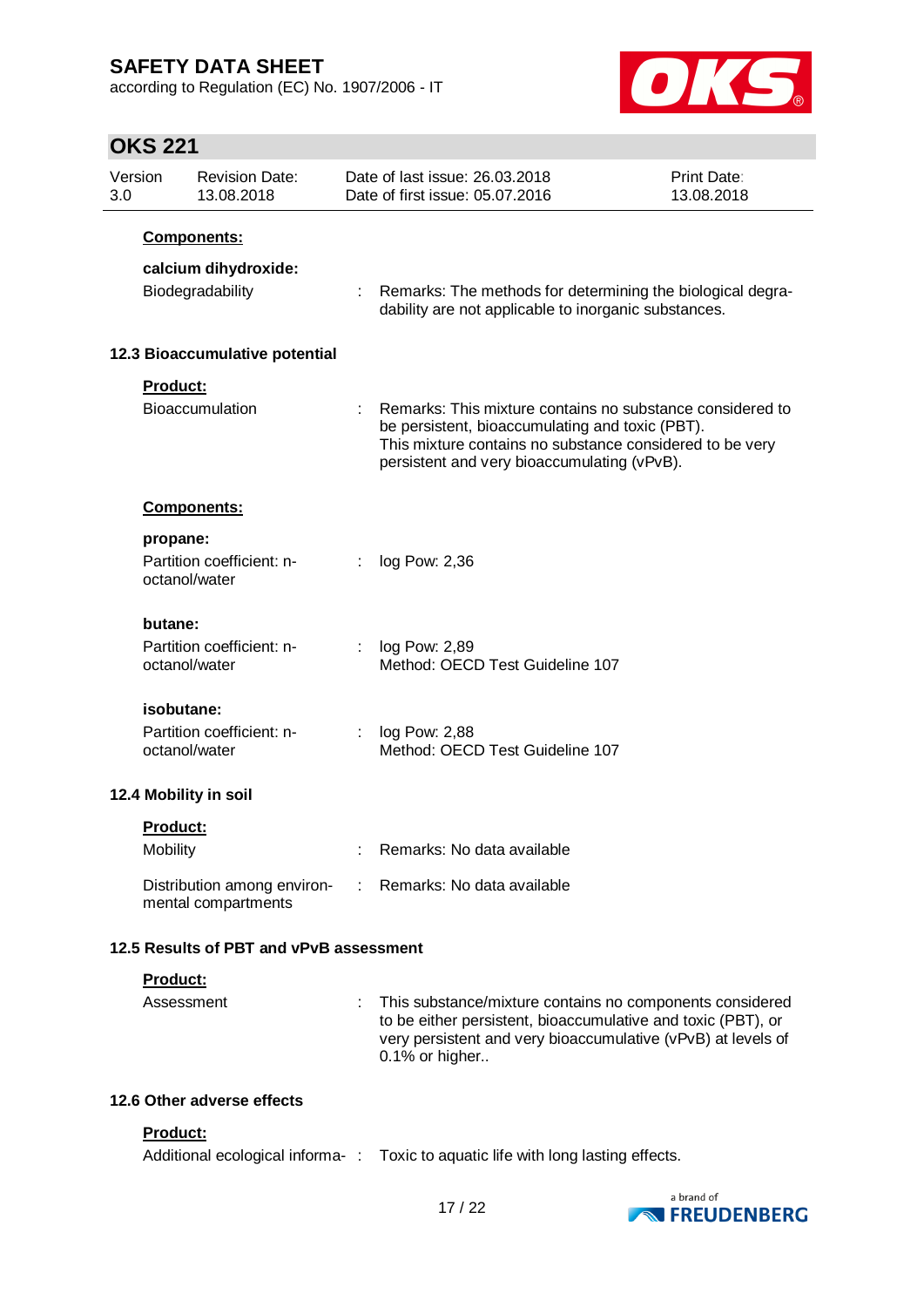according to Regulation (EC) No. 1907/2006 - IT



# **OKS 221**

| Version | Revision Date: | Date of last issue: 26.03.2018  | <b>Print Date:</b> |
|---------|----------------|---------------------------------|--------------------|
| 3.0     | 13.08.2018     | Date of first issue: 05.07.2016 | 13.08.2018         |

tion

### **SECTION 13: Disposal considerations**

| 13.1 Waste treatment methods |                                                                                                                                                                                                                     |
|------------------------------|---------------------------------------------------------------------------------------------------------------------------------------------------------------------------------------------------------------------|
| Product                      | Do not dispose of with domestic refuse.<br>Dispose of as hazardous waste in compliance with local and<br>national regulations.                                                                                      |
|                              | Waste codes should be assigned by the user based on the<br>application for which the product was used.                                                                                                              |
| Contaminated packaging       | Packaging that is not properly emptied must be disposed of as<br>the unused product.<br>Offer empty spray cans to an established disposal company.<br>Pressurized container: Do not pierce or burn, even after use. |
|                              | The following Waste Codes are only suggestions:                                                                                                                                                                     |

### **SECTION 14: Transport information**

| 14.1 UN number                                                                                 |     |                                                |
|------------------------------------------------------------------------------------------------|-----|------------------------------------------------|
| <b>ADR</b>                                                                                     |     | $:$ UN 1950                                    |
| <b>IMDG</b>                                                                                    |     | <b>UN 1950</b>                                 |
| <b>IATA</b>                                                                                    | × 1 | <b>UN 1950</b>                                 |
| 14.2 UN proper shipping name                                                                   |     |                                                |
| <b>ADR</b>                                                                                     | t.  | <b>AEROSOLS</b>                                |
| <b>IMDG</b>                                                                                    | ×,  | <b>AEROSOLS</b><br>(pentane)                   |
| <b>IATA</b>                                                                                    |     | : Aerosols, flammable                          |
| 14.3 Transport hazard class(es)                                                                |     |                                                |
| <b>ADR</b>                                                                                     |     | $\therefore$ 2                                 |
| <b>IMDG</b>                                                                                    |     | $\therefore$ 2.1                               |
| <b>IATA</b>                                                                                    |     | $\therefore$ 2.1                               |
| 14.4 Packing group                                                                             |     |                                                |
| <b>ADR</b><br>Packing group<br><b>Classification Code</b><br>Labels<br>Tunnel restriction code |     | Not assigned by regulation<br>5F<br>2.1<br>(D) |

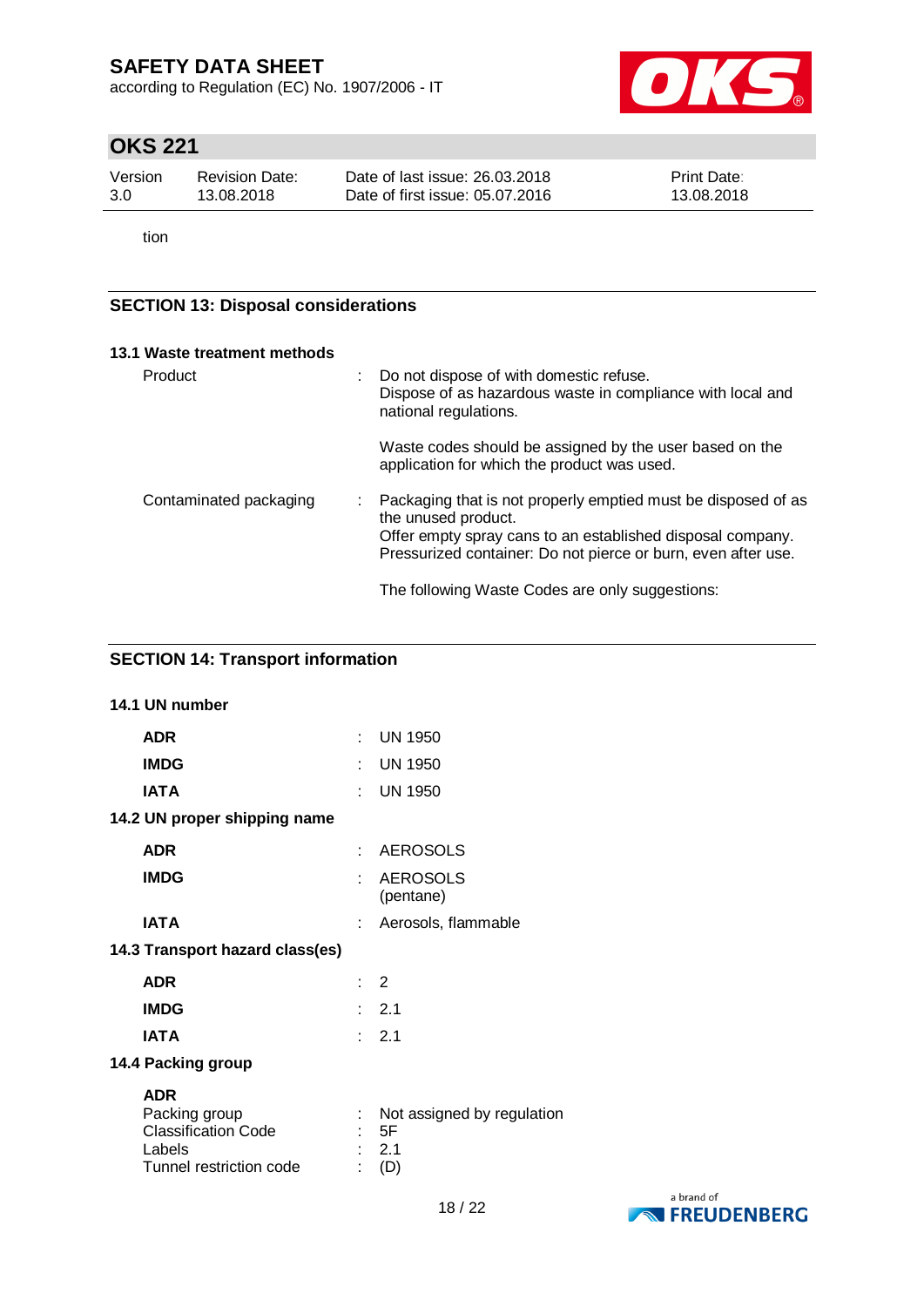according to Regulation (EC) No. 1907/2006 - IT



# **OKS 221**

| Version<br>3.0                                                        |                                                                                                                       | <b>Revision Date:</b><br>13.08.2018                                                                      |                                                                                                                    | Date of last issue: 26.03.2018<br>Date of first issue: 05.07.2016 | Print Date:<br>13.08.2018 |
|-----------------------------------------------------------------------|-----------------------------------------------------------------------------------------------------------------------|----------------------------------------------------------------------------------------------------------|--------------------------------------------------------------------------------------------------------------------|-------------------------------------------------------------------|---------------------------|
|                                                                       | <b>IMDG</b><br>Labels<br>EmS Code                                                                                     | Packing group                                                                                            |                                                                                                                    | Not assigned by regulation<br>2.1<br>$F-D, S-U$                   |                           |
|                                                                       | <b>IATA (Cargo)</b><br>Packing instruction (cargo<br>aircraft)<br>Packing instruction (LQ)<br>Packing group<br>Labels |                                                                                                          |                                                                                                                    | 203<br>Y203<br>Not assigned by regulation<br><b>Flammable Gas</b> |                           |
|                                                                       | ger aircraft)<br>Labels                                                                                               | <b>IATA (Passenger)</b><br>Packing instruction (passen-<br>Packing instruction (LQ)<br>Packing group     |                                                                                                                    | 203<br>Y203<br>Not assigned by regulation<br><b>Flammable Gas</b> |                           |
|                                                                       | <b>ADR</b><br><b>IMDG</b>                                                                                             | <b>14.5 Environmental hazards</b><br>Environmentally hazardous<br>Marine pollutant                       | ÷                                                                                                                  | yes<br>yes                                                        |                           |
|                                                                       |                                                                                                                       | <b>IATA (Passenger)</b><br>Environmentally hazardous<br><b>IATA (Cargo)</b><br>Environmentally hazardous |                                                                                                                    | no<br>no                                                          |                           |
| 14.6 Special precautions for user<br>No special precautions required. |                                                                                                                       |                                                                                                          |                                                                                                                    |                                                                   |                           |
| Remarks                                                               |                                                                                                                       |                                                                                                          | 14.7 Transport in bulk according to Annex II of Marpol and the IBC Code<br>Not applicable for product as supplied. |                                                                   |                           |

### **SECTION 15: Regulatory information**

### **15.1 Safety, health and environmental regulations/legislation specific for the substance or mixture**

| REACH - Candidate List of Substances of Very High<br>Concern for Authorisation (Article 59). | : This product does not contain sub-<br>stances of very high concern (Regu-<br>lation (EC) No 1907/2006 (REACH),<br>Article 57). |
|----------------------------------------------------------------------------------------------|----------------------------------------------------------------------------------------------------------------------------------|
| REACH - List of substances subject to authorisation<br>(Annex XIV)                           | Not applicable                                                                                                                   |
| Regulation (EC) No 1005/2009 on substances that dep-<br>lete the ozone layer                 | Not applicable                                                                                                                   |

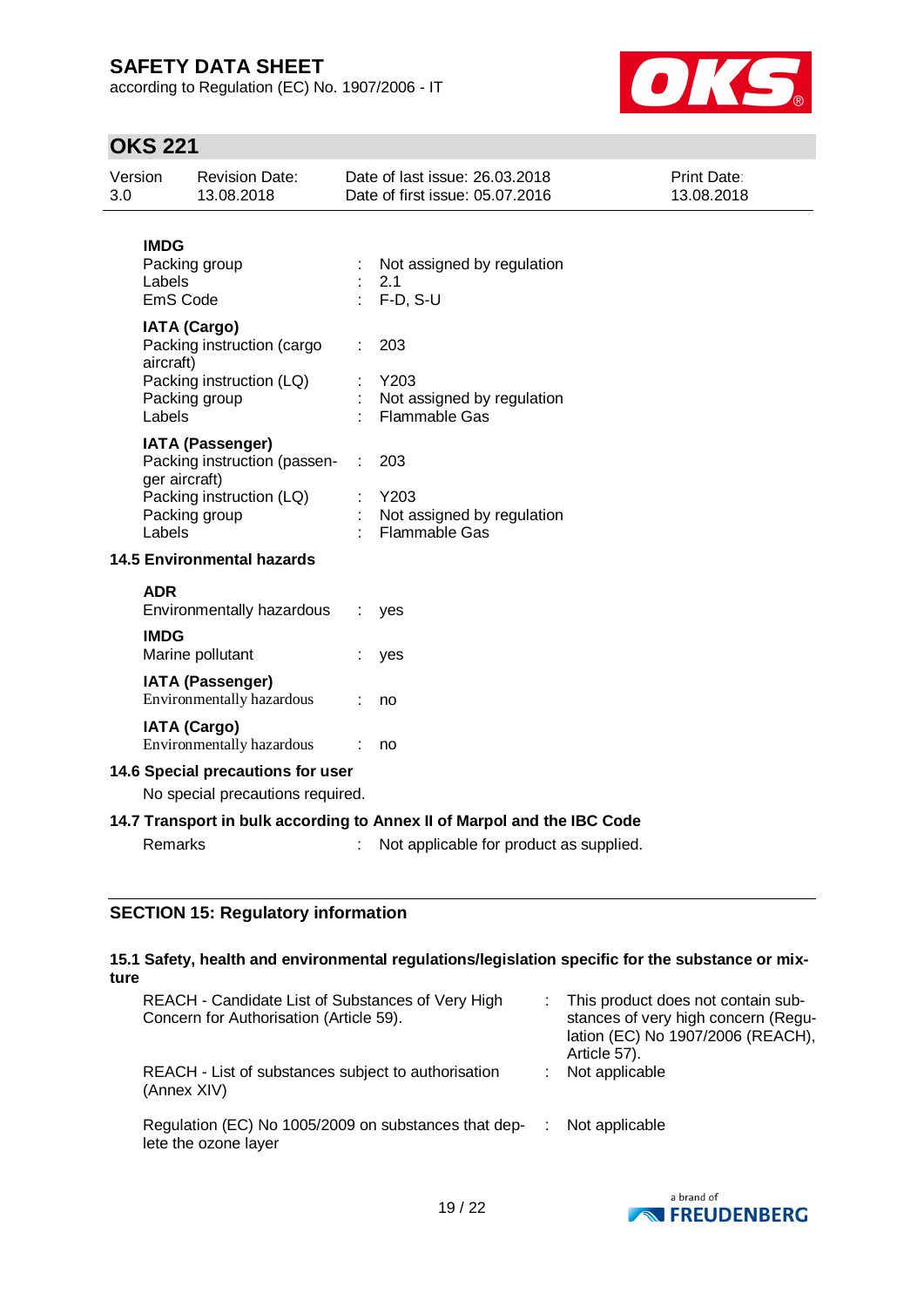according to Regulation (EC) No. 1907/2006 - IT



### **OKS 221**

| Version<br>3.0 |                 | <b>Revision Date:</b><br>13.08.2018                                                                                                                  | Date of last issue: 26.03.2018<br>Date of first issue: 05.07.2016                                                                                                                                                                                                                                                                                                                                                              |                    | Print Date:<br>13.08.2018 |
|----------------|-----------------|------------------------------------------------------------------------------------------------------------------------------------------------------|--------------------------------------------------------------------------------------------------------------------------------------------------------------------------------------------------------------------------------------------------------------------------------------------------------------------------------------------------------------------------------------------------------------------------------|--------------------|---------------------------|
|                | lutants         |                                                                                                                                                      | Regulation (EC) No 850/2004 on persistent organic pol-<br>÷                                                                                                                                                                                                                                                                                                                                                                    | Not applicable     |                           |
|                |                 | Regulation (EC) No 649/2012 of the European Parlia-<br>of dangerous chemicals                                                                        | ÷<br>ment and the Council concerning the export and import                                                                                                                                                                                                                                                                                                                                                                     | Not applicable     |                           |
|                |                 | REACH - Restrictions on the manufacture, placing on<br>the market and use of certain dangerous substances,<br>preparations and articles (Annex XVII) | $\mathbb{Z}^n$                                                                                                                                                                                                                                                                                                                                                                                                                 | Not applicable     |                           |
|                |                 |                                                                                                                                                      | Seveso III: Directive 2012/18/EU of the European Parliament and of the Council on the control of<br>major-accident hazards involving dangerous substances.                                                                                                                                                                                                                                                                     |                    |                           |
|                | P <sub>3a</sub> |                                                                                                                                                      | <b>FLAMMABLE AEROSOLS</b>                                                                                                                                                                                                                                                                                                                                                                                                      | Quantity 1<br>150t | Quantity 2<br>500 t       |
|                | E <sub>2</sub>  |                                                                                                                                                      | <b>ENVIRONMENTAL</b><br><b>HAZARDS</b>                                                                                                                                                                                                                                                                                                                                                                                         | 200t               | 500 t                     |
|                | E <sub>2</sub>  |                                                                                                                                                      |                                                                                                                                                                                                                                                                                                                                                                                                                                |                    |                           |
|                | P <sub>2</sub>  |                                                                                                                                                      |                                                                                                                                                                                                                                                                                                                                                                                                                                |                    |                           |
|                | 34              |                                                                                                                                                      | Petroleum products: (a)<br>gasolines and naphthas,<br>(b) kerosenes (including jet<br>fuels), (c) gas oils (includ-<br>ing diesel fuels, home<br>heating oils and gas oil<br>blending streams), (d)<br>heavy fuel oils (e) alterna-<br>tive fuels serving the same<br>purposes and with similar<br>properties as regards<br>flammability and environ-<br>mental hazards as the<br>products referred to in<br>points (a) to (d) | 2.500 t            | 25.000 t                  |
|                |                 | Volatile organic compounds                                                                                                                           | Directive 2010/75/EU of 24 November 2010 on industrial<br>emissions (integrated pollution prevention and control)<br>Volatile organic compounds (VOC) content: 68 %<br>Remarks: VOC content excluding water                                                                                                                                                                                                                    |                    |                           |

Other regulations:

Take note of Directive 94/33/EC on the protection of young people at work or stricter national regulations, where applicable.

Legislative Decree April 9,2008, 81 (Implementation of Article 1 of the Law of 3 August 2007, n. 123, concerning the protection of health and safety in the workplace.) and subsequent amendments

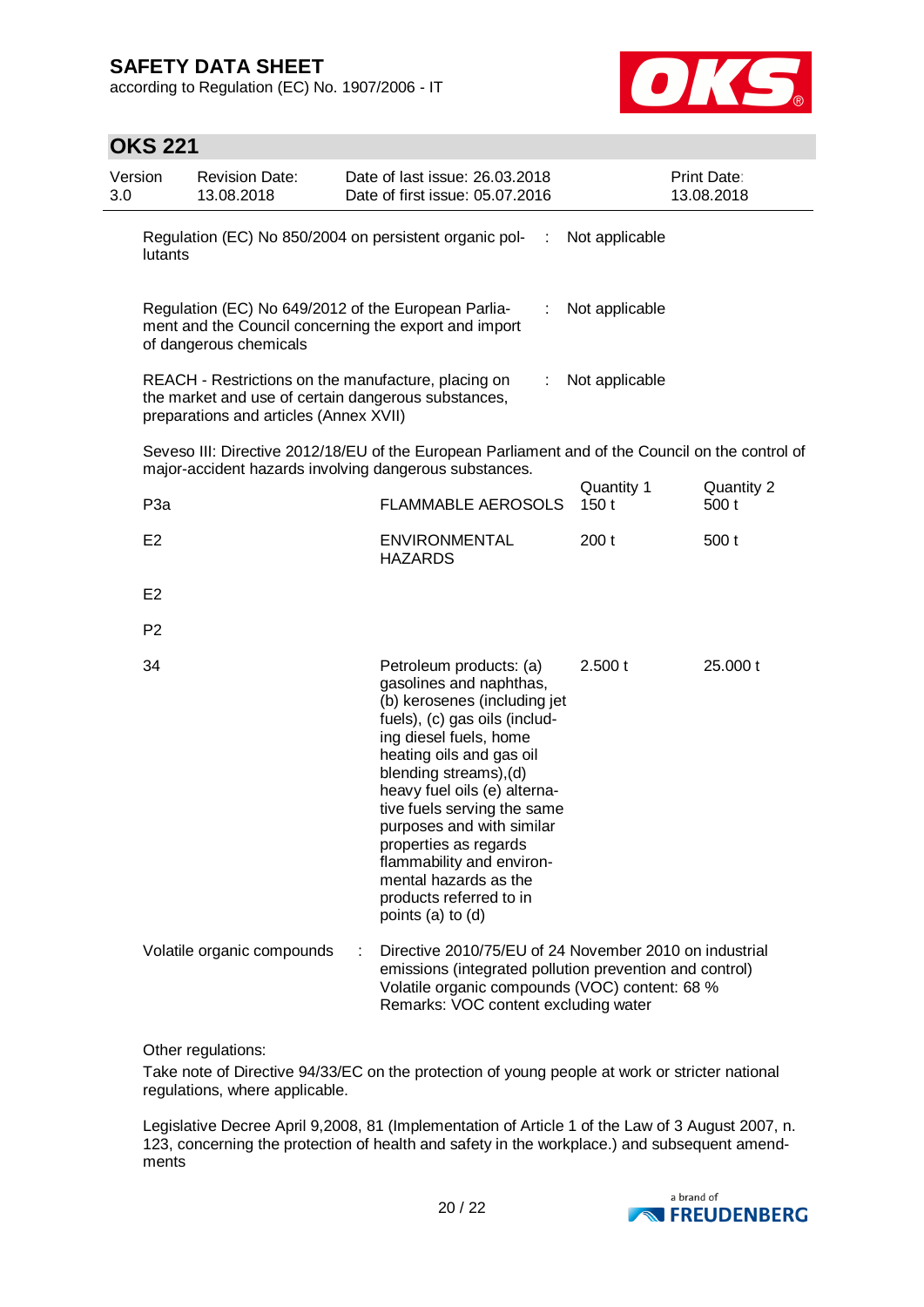according to Regulation (EC) No. 1907/2006 - IT



### **OKS 221**

| Version | <b>Revision Date:</b> | Date of last issue: 26.03.2018  | <b>Print Date:</b> |
|---------|-----------------------|---------------------------------|--------------------|
| 3.0     | 13.08.2018            | Date of first issue: 05.07.2016 | 13.08.2018         |

Legislative Decree April 3, 2006, n.152, (Environmental standards) and subsequent amendments

Legislative Decree February 6, 2009, 21 (Regulations for the execution of the provisions laid down in Regulation (EC) no. 648/2004 on detergents)

#### **15.2 Chemical safety assessment**

This information is not available.

### **SECTION 16: Other information**

#### **Full text of H-Statements**

| H <sub>220</sub> | : Extremely flammable gas.                            |
|------------------|-------------------------------------------------------|
| H <sub>225</sub> | Highly flammable liquid and vapour.                   |
| H <sub>280</sub> | : Contains gas under pressure; may explode if heated. |
| H <sub>304</sub> | May be fatal if swallowed and enters airways.         |
| H315             | Causes skin irritation.                               |
| H318             | : Causes serious eye damage.                          |
| H335             | May cause respiratory irritation.                     |
| H336             | May cause drowsiness or dizziness.                    |
| H411             | Toxic to aquatic life with long lasting effects.      |

**Full text of other abbreviations**

| Note C                | Some organic substances may be marketed either in a specif-<br>ic isomeric form or as a mixture of several isomers. In this<br>case the supplier must state on the label whether the sub- |
|-----------------------|-------------------------------------------------------------------------------------------------------------------------------------------------------------------------------------------|
|                       | stance is a specific isomer or a mixture of isomers.                                                                                                                                      |
| Note U (table $3.1$ ) | When put on the market gases have to be classified as "Gas-<br>es under pressure", in one of the groups compressed gas,                                                                   |
|                       | liquefied gas, refrigerated liquefied gas or dissolved gas. The                                                                                                                           |
|                       | group depends on the physical state in which the gas is pack-                                                                                                                             |
|                       | aged and therefore has to be assigned case by case.                                                                                                                                       |

ADN - European Agreement concerning the International Carriage of Dangerous Goods by Inland Waterways; ADR - European Agreement concerning the International Carriage of Dangerous Goods by Road; AICS - Australian Inventory of Chemical Substances; ASTM - American Society for the Testing of Materials; bw - Body weight; CLP - Classification Labelling Packaging Regulation; Regulation (EC) No 1272/2008; CMR - Carcinogen, Mutagen or Reproductive Toxicant; DIN - Standard of the German Institute for Standardisation; DSL - Domestic Substances List (Canada); ECHA - European Chemicals Agency; EC-Number - European Community number; ECx - Concentration associated with x% response; ELx - Loading rate associated with x% response; EmS - Emergency Schedule; ENCS - Existing and New Chemical Substances (Japan); ErCx - Concentration associated with x% growth rate response; GHS - Globally Harmonized System;